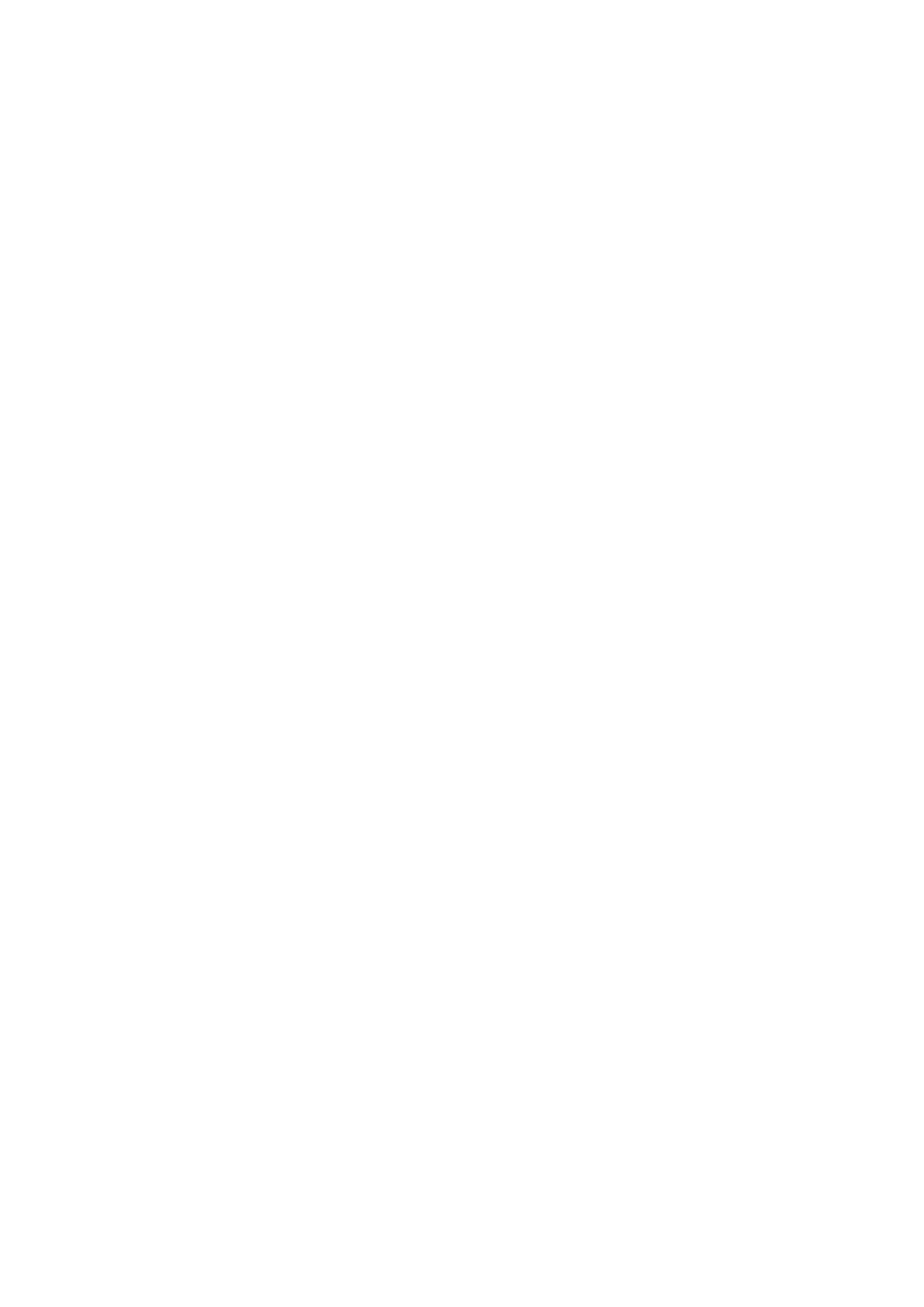

# **Registered Nurse** Accreditation Standards 2012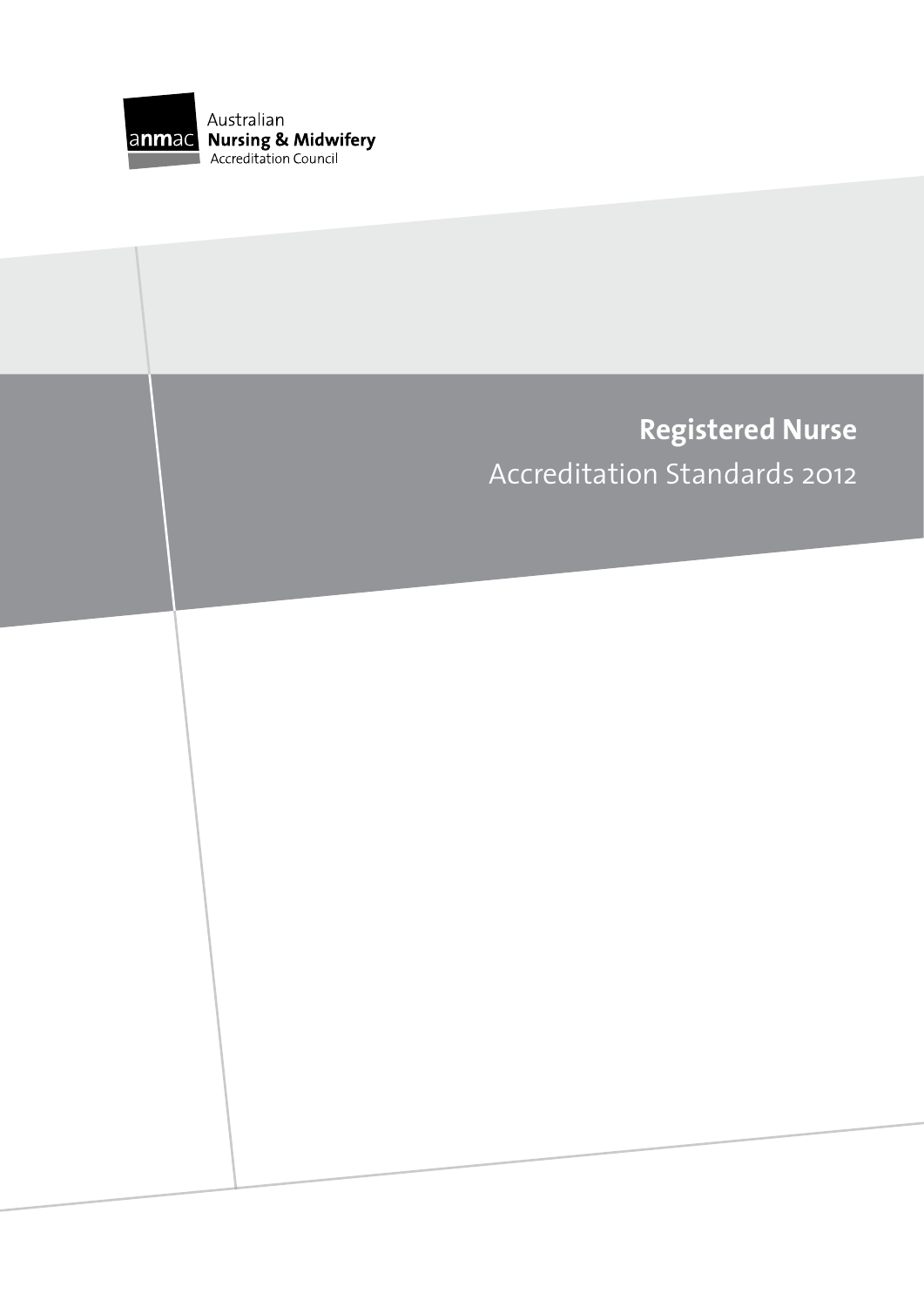#### © ANMAC 2012

This work is copyright. You may download, display, print and reproduce this material in unaltered form only (retaining this notice) for your personal, non-commercial use or use within your organisation. Apart from any use as permitted under the Copyright Act 1968, all other rights are reserved. Requests and inquiries concerning reproduction and rights should be addressed to Copyright, ANMAC, GPO Box 400, Canberra ACT 2601

#### ISBN: 978-0-9808210-3-1

Published by the Australian Nursing and Midwifery Accreditation Council (ANMAC), Canberra, October 2012.

This document is online at www.anmac.org.au

Disclaimer: The views in this publication are those of the authors and not necessarily those of ANMAC.

#### **For further information, contact:**

Australian Nursing and Midwifery Accreditation Council

GPO Box 400 Canberra City ACT 2601

**T:** + 61 2 6257 7960 **E:** anmac@anmac.org.au **www.anmac.org.au**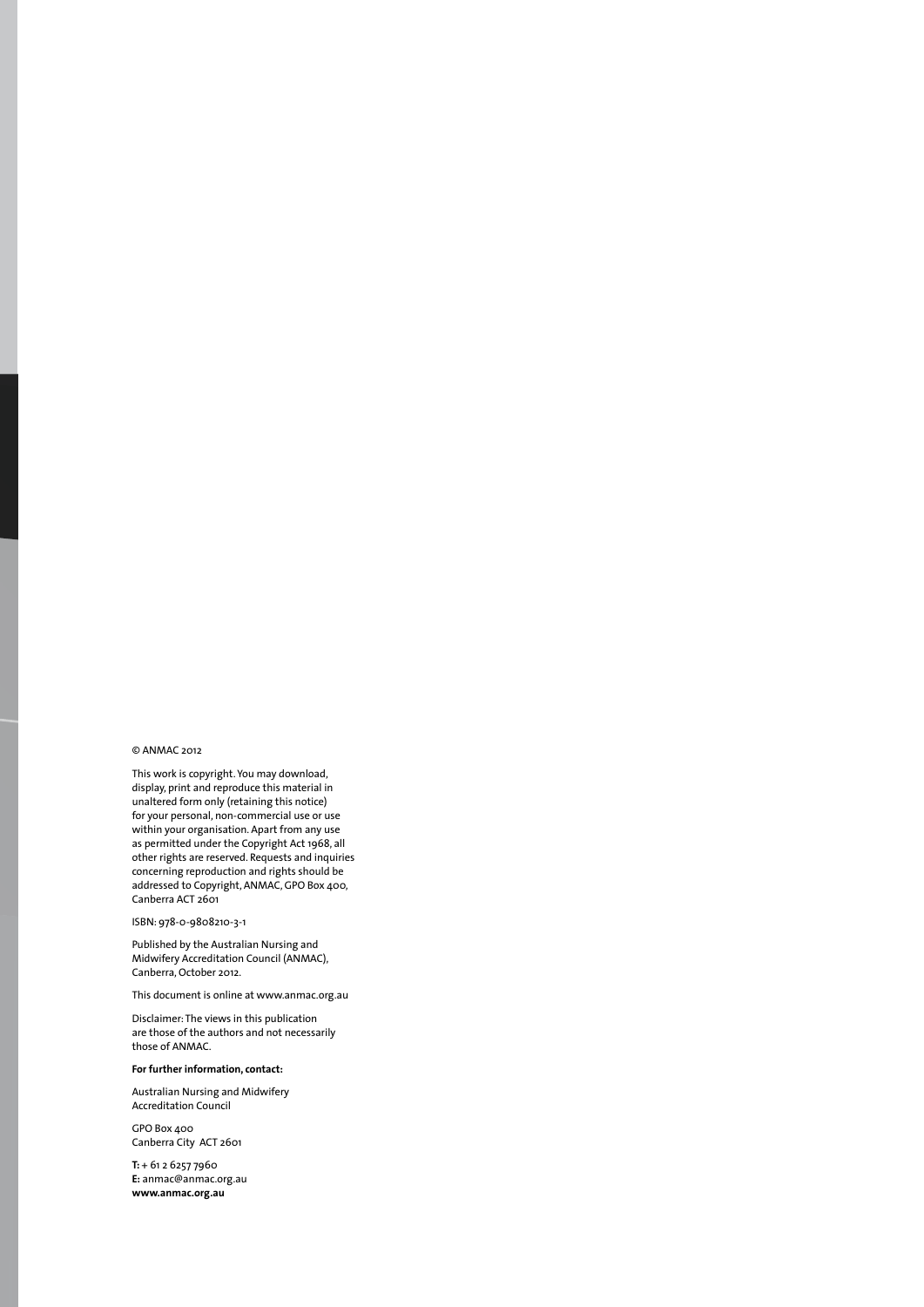# **Contents**

|    | Acknowledgements                                    |                                                            |                   |
|----|-----------------------------------------------------|------------------------------------------------------------|-------------------|
| 1. | Preamble                                            |                                                            | 1                 |
|    | 1.1                                                 | Registered nurse education in Australia                    | $\mathbf{1}$      |
|    | 1.2                                                 | Changes in health practitioner regulation                  | $\mathbf{1}$      |
|    | 1.3                                                 | Changes in higher education regulation                     | 3                 |
|    | 1.4                                                 | Reform in health policy and funding                        | 4                 |
|    | 1.5                                                 | Background to the Registered Nurse Accreditation Standards | 5                 |
|    | 1.6                                                 | Review of the Registered Nurse Accreditation Standards     | 5                 |
| 2. | Introduction                                        |                                                            | 8                 |
|    | 2.1                                                 | Purpose of the ANMAC accreditation process                 | 8                 |
|    | 2.2                                                 | Registered Nurse Accreditation Standards                   | 8                 |
|    | 2.3                                                 | Using the Registered Nurse Accreditation Standards         | 10                |
| 3. |                                                     | The Registered Nurse Accreditation Standards               | 11                |
|    | Standard 1: Governance                              |                                                            | 11                |
|    | Standard 2: Curriculum Conceptual Framework         |                                                            | $12 \overline{ }$ |
|    | Standard 3: Program Development and Structure       |                                                            | 13                |
|    | Standard 4: Program Content                         |                                                            | 14                |
|    | Standard 5: Student Assessment                      |                                                            | 15                |
|    | Standard 6: Students                                |                                                            | 16                |
|    | Standard 7: Resources                               |                                                            | 17                |
|    | Standard 8: Management of Workplace Experience      |                                                            | 18                |
|    | Standard 9: Quality Improvement and Risk Management |                                                            | 19                |
| 4. | <b>Glossary and Abbreviations</b>                   |                                                            | 20                |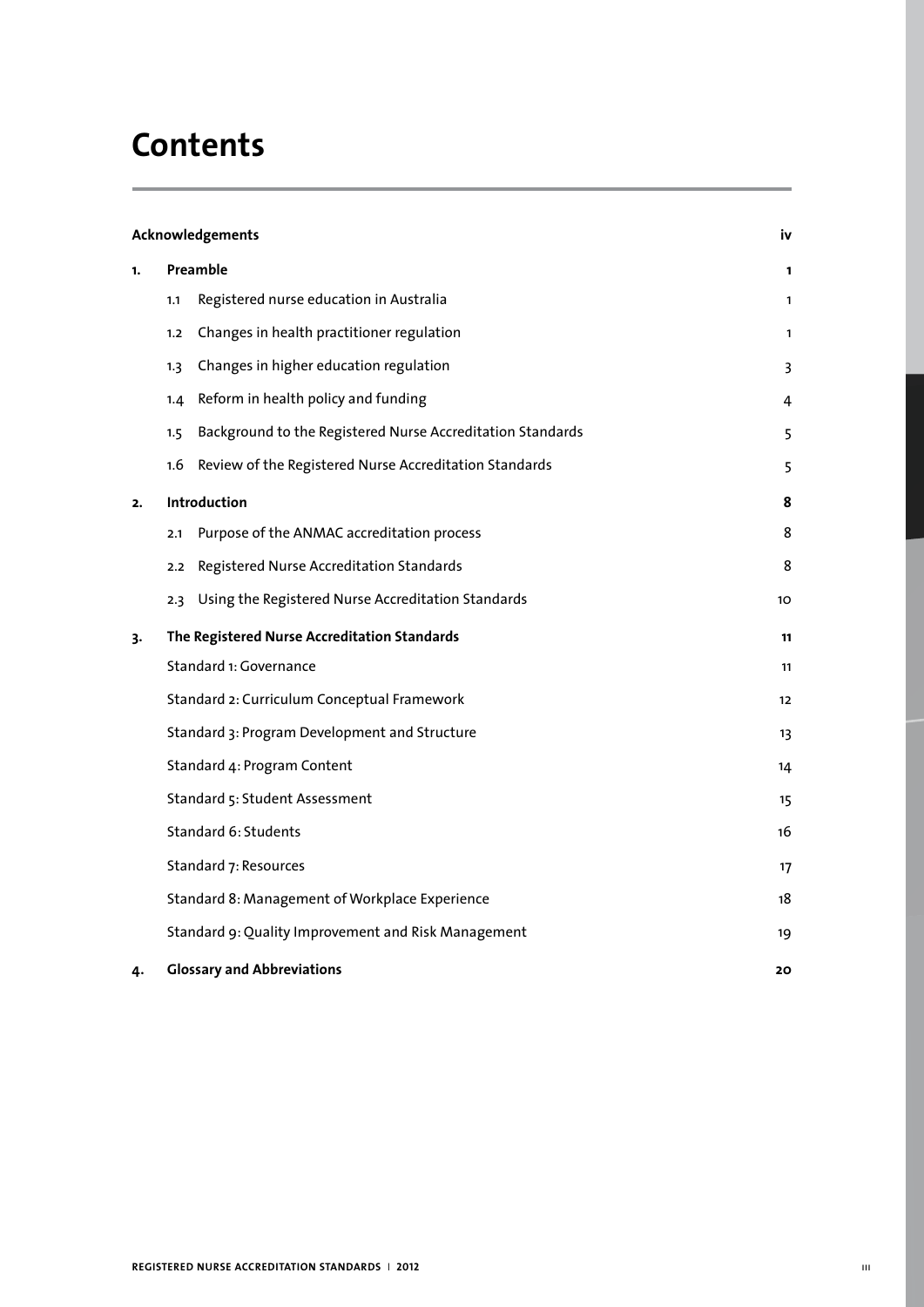# **Acknowledgements**

The Board of the Australian Nursing and Midwifery Accreditation Council (ANMAC) gratefully acknowledges the expertise, time and commitment contributed by each member of the Working Party to review and update these Australian Registered Nurse (RN) Accreditation Standards. Membership comprised:

**Ms Amanda Adrian—**CEO, ANMAC

**Ms Julianne Bryce—**Senior Federal Professional Officer, Australian Nursing Federation

**Professor Patrick Crookes—**Chair, Council of Deans of Nursing and Midwifery

**Ms Leone English—**ANMAC Board, Vocational Education and Training sector education provider

**Ms Joanna Holt—**ANMAC Community Board member and project officer

**Ms Donna Mowbray—**Director of Accreditation, Research, Innovation and Policy, ANMAC

**Mr Gordon Poulton—**Director of Accreditation Services, ANMAC (July 2011 to January 2012)

**Ms Kathryn Terry—**Accreditation Manager, ANMAC (July 2011 to April 2012)

**Adjunct Professor Debra Thoms—**Member, Australian and New Zealand Council of Chief Nurses

**Professor Jill White—**Chair, ANMAC Accreditation Advisory Committee

ANMAC also acknowledges the individuals and representatives of organisations who participated in the two consultation forums or took the time to write a submission or respond to electronic surveys. The intellectual input, collective wisdom and critical thinking provided was delivered in a manner that exemplified the goodwill and respect characteristic of those passionate about the nursing profession in Australia. It was vital to the end result.

The Council commends these Accreditation Standards to the Nursing and Midwifery Board of Australia (NMBA) and acknowledges the support of the NMBA in their review and revision.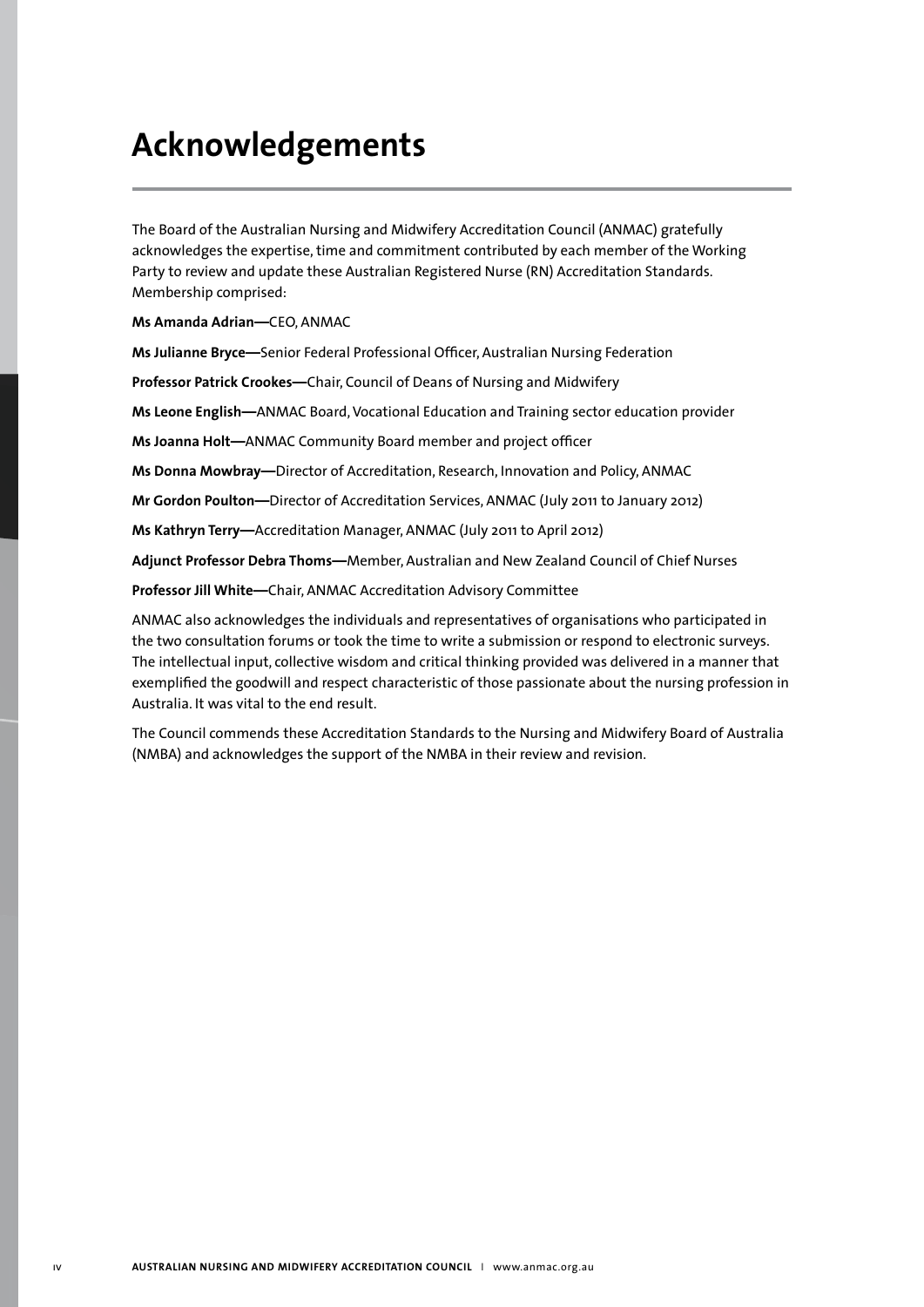# **1. Preamble**

## **1.1 Registered nurse education in Australia**

To apply to become a registered nurse in Australia, individuals must first have completed a program of study accredited by the Australian Nursing and Midwifery Accreditation Council and approved by the NMBA. Programs of study eligible for accreditation (often referred to as entry to practice programs) are delivered by a government accredited university or higher education provider and lead to the award of a Bachelor or Masters degree in Nursing.

The Australian regulatory environment in which nurses are registered, and programs of study accredited and delivered, has undergone significant change in the past few years. Higher education regulation and quality assurance have also undergone major transformation. Further, national reforms in health policy, governance and funding are being implemented and may have further implications for nursing education. These changes form the basis for reviewing and updating the Registered Nurse Accreditation Standards contained in this document.

# **1.2 Changes in health practitioner regulation**

On 14 July 2006, The Council of Australian Governments (COAG) agreed to establish a single national registration scheme for health professionals, beginning with the nine professional groups then registered by states and territories (the scheme has been extended to a number of other health professions). COAG further agreed to establish a single national accreditation scheme for health education and training, to simplify and improve the consistency of current arrangements.' At its 26 March 2008 meeting, COAG agreed to establish the scheme by 1 July 2010. Bills were put before state and territory parliaments, starting with Queensland, to enact the *Health Practitioner Regulation National Law Act 2009* (the National Law) to establish the scheme. The Act provides for a national law to be adopted to establish a national registration and accreditation scheme for health practitioners. The scheme has six objectives with the first of prime importance:

**. . . to provide for the protection of the public by ensuring that only health practitioners who are suitably trained and qualified to practise in a competent and ethical manner are registered.2**

Under Section 49(1) of the National Law, graduates of entry to practice nursing programs of study are not eligible to register unless the program of study undertaken is accredited by an approved accreditation authority and that such accreditation is approved by the NMBA as meeting the educational requirements for registration as a registered nurse.

After the National Law was introduced, the Australian Nursing and Midwifery Council (ANMC) was appointed under the National Registration and Accreditation Scheme as the independent accreditation authority for all nursing and midwifery education providers and programs of study leading to registration and endorsement in Australia. ANMAC commenced operations on 1 July 2010.

<sup>1</sup> COAG (2008), *Intergovernmental Agreement for a National Registration and Accreditation Scheme for the Health Professions.*  Viewed at http://www.ahpra.gov.au/Legislation-and-Publications/Ministerial-Directives-and-Communiques.aspx on 12 September 2011.

<sup>2</sup> AHPRA (2009), *Health Practitioner Regulation National Law Act 2009, p.25*. Viewed at http://www.ahpra.gov.au/Legislationand-Publications/Legislation.aspx on 1 May 2012.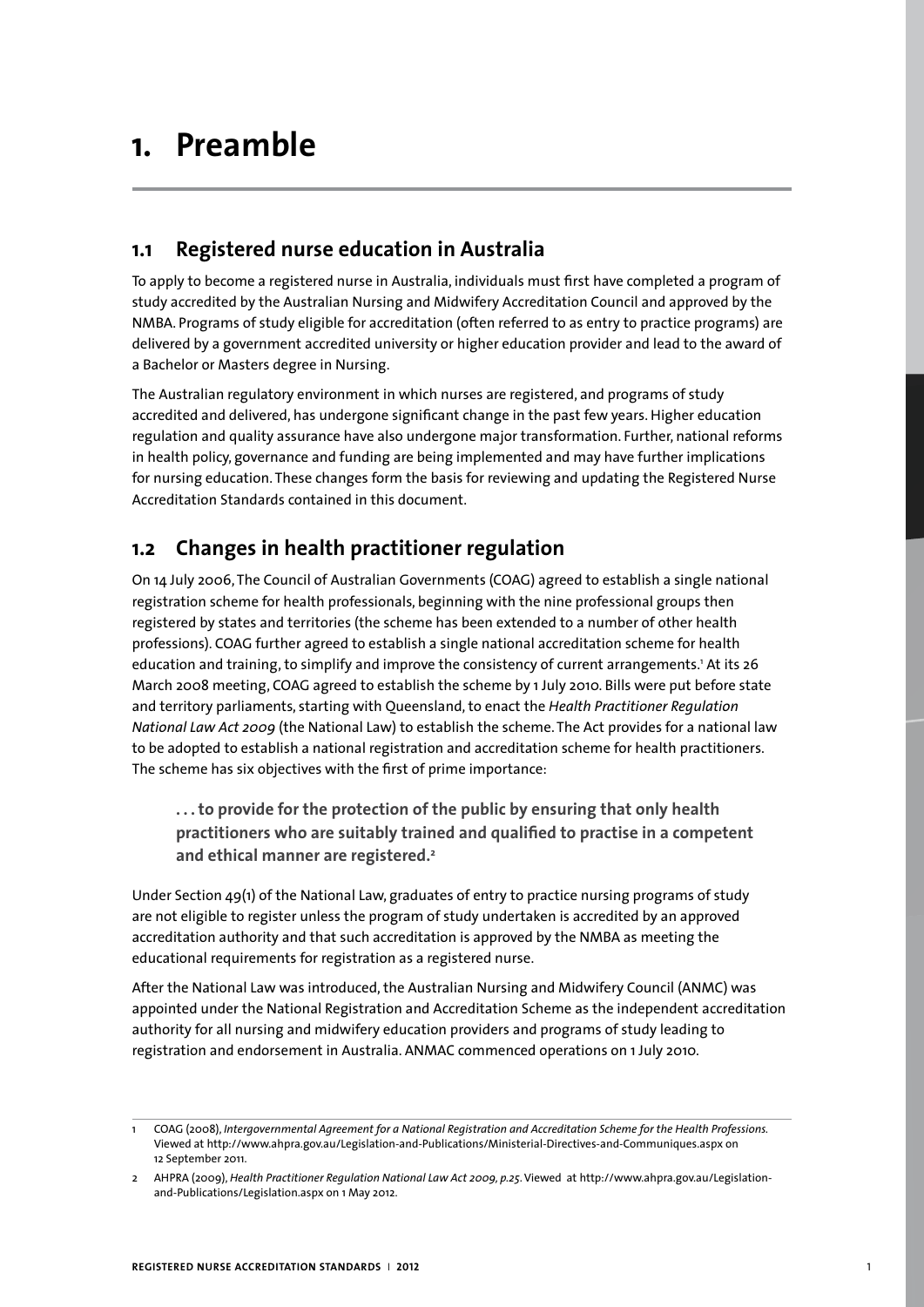The ANMC changed its name to the Australian Nursing and Midwifery Accreditation Council (ANMAC) in November 2010 to reflect its principal role as an accrediting authority. ANMAC is also responsible for monitoring education providers and nursing and midwifery programs of study leading to registration or endorsement. In addition it regularly reviews and improves the Accreditation Standards underpinning accreditation for programs of study under its mandate.

Professional education accreditation is concerned with the quality of the profession and its work, from the perspective of the public interest and community safety. It is part of a broader process of assuring the community that, having completed an accredited program of study, beginning professional practitioners have achieved agreed professional outcomes and are able to practise in a safe and competent manner equipped with the necessary foundation knowledge, professional attitudes and essential skills. This process itself however, relies on two fundamental principles:

- 1. That the education providers themselves are authorised to issue the relevant qualification and are evaluated to assure continued quality learning outcomes for their graduates.
- 2. That there exists a set of agreed and contemporary competency standards for the profession, against which the capability of intending graduates of entry to practice programs can be assessed.

The first principle is discussed in Section 1.3. The second principle deals with the National Competency Standards for the Registered Nurse<sup>3</sup> developed in the early 1990s. These Standards articulate the core competencies used to assess the performance of those wanting to obtain and retain a licence to practise as a registered nurse in Australia. They are used by higher education providers when developing nursing curricula and assessing student performance, and by employers evaluating new graduate performance.

The National Competency Standards have been reviewed and revised regularly and were formally adopted by the NMBA in 2010. They will continue to be reviewed against nursing education and practice changes.

The accreditation process administered by ANMAC is an efficient and effective proxy for externally assessing each graduate against relevant competency standards. Professional course accreditation must ensure that professional standards are protected without inhibiting diversity and innovation or constraining continuous quality improvement. As with the National Competency Standards for the Registered Nurse, the National Accreditation Standards are regularly reviewed to ensure relevance in the light of pertinent changes in health and education legislation, policy, delivery and ethos.

<sup>3</sup> Nursing and Midwifery Board of Australia, National Competency Standards for the Registered Nurse, January 2006. Viewed at: http://www.nursingmidwiferyboard.gov.au/Codes-Guidelines-Statements/Codes-Guidelines.aspx#competencystandards on 21 May 2012.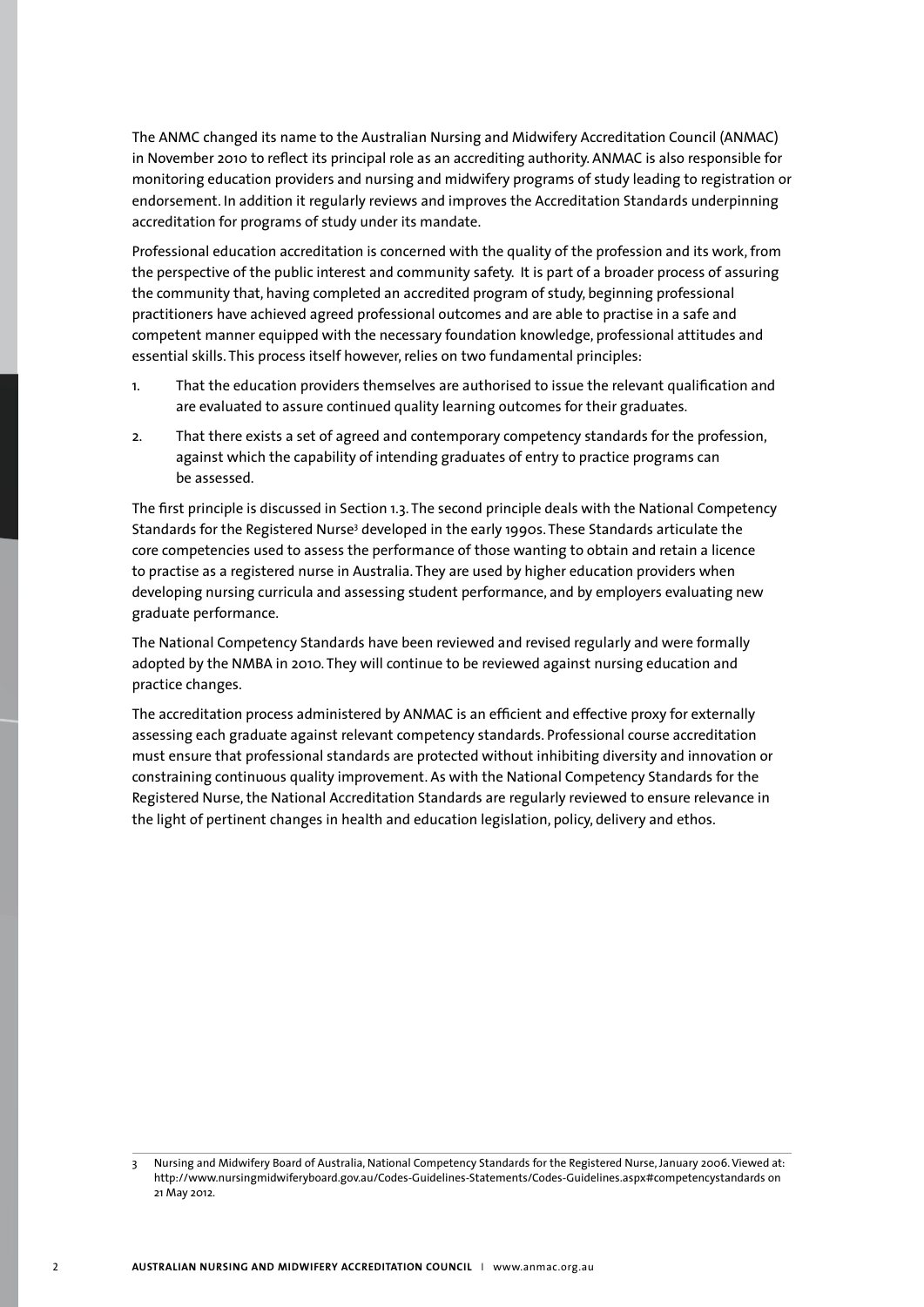# **1.3 Changes in higher education regulation**

The policy direction and regulation of the higher education sector in Australia has changed dramatically, subsequent to the *Review of Australian Higher Education* (the Bradley Review).4 The Review recommended structural reform, increased funding and improved quality, equity and access. The Australian Government's response, *Transforming Australia's Higher Education System* (December 2008),5 heralded a period of transformation in post-secondary education in this country.

On 12 May 2011 the Government announced the establishment of an independent national body to regulate and assure the quality of all types of higher education. The Tertiary Education Quality and Standards Agency (TEQSA) started on 1 July 2011 to fulfil the Government's commitment to:

**. . . accredit providers, evaluate the performance of institutions and programs, encourage best practice, simplify current regulatory arrangements and provide greater national consistency.6**

The Government also committed to ensuring that growth in the higher education sector would be underpinned by a robust quality assurance and regulatory framework, which would renew emphasis on student outcomes and the quality of the student experience.<sup>7</sup>

TEQSA will evaluate the performance of universities and other higher education providers every five years, or when there is evidence standards are not being met. As a consequence, all higher education institutions offering degree programs in nursing and midwifery will be regulated and accredited by TEQSA.

One of TEQSA's first tasks was to review the National Protocols for Higher Education Approval Processes. After reviewing this assurance framework, TEQSA prepared the draft Higher Education Standards Framework and consulted widely on it in 2011. The resulting Threshold Standards (comprising the Provider and Qualification Standards), passed into legislation on 4 January 2012. They apply to all higher education providers offering Level 5 (diploma) to Level 10 (doctoral) qualifications as described in the Australian Qualifications Framework. The Teaching & Learning, Research and Information Standards are still to be developed and, when finalised, may have further implications for the Registered Nurse Accreditation Standards.

Another government initiative arising from the Bradley Review was the publication of the revised Australian Qualifications Framework (July 2011).8 The framework (AQF) is the national policy for regulated qualifications in Australian education and training. It incorporates the qualifications from each education and training sector into one comprehensive framework comprising 10 levels of qualification (from certificates to doctoral degrees), with a bachelor degree sitting at Level 7.

<sup>4</sup> Australian Government (2008), *Review of Australian Higher Education—Final Report.* Viewed at: http://www.deewr.gov.au/HigherEducation/Review/Documents/PDF/HigherEducationReview\_onedocument\_02.pdf on 15 September 2011.

<sup>5</sup> Australian Government (2009), *Transforming Australia's Higher Education System*, Viewed at: http://www.deewr.gov.au/HigherEducation/Documents/TransformingAusHigherED.pdf on 15 September 2011.

<sup>6</sup> Australian Government (2009), *Transforming Australia's Higher Education System*, p. 31. Viewed at: http://www.deewr.gov.au/HigherEducation/Documents/TransformingAusHigherED.pdf on 15 September 2011.

<sup>7</sup> TEQSA, *About TEQSA*. Viewed at: http://www.teqsa.gov.au/about-teqsa on 17 May 2012.

<sup>8</sup> AQF Council (2011), *Australian Qualifications Framework First edition 1 July 2011*. Viewed at: http://www.aqf.edu.au/Portals/0/Documents/Handbook/AustQualsFrmwrkFirstEditionJuly2011\_FINAL.pdf on 12 September 2011.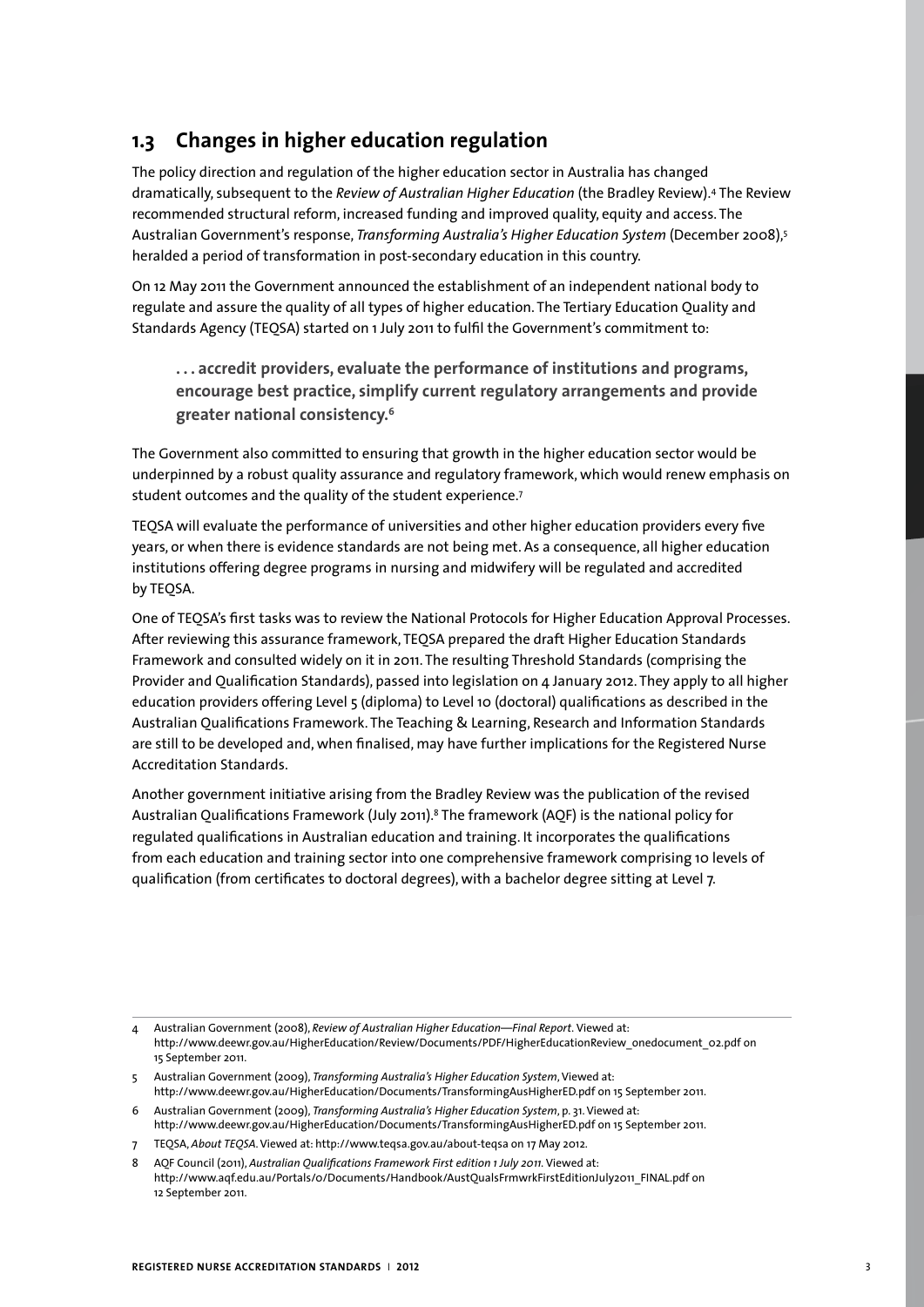The AQF stipulates the learning outcomes expected within each level of education in relation to knowledge, skills and the application of both. This is to ensure the integrity of qualifications and standardisation across education providers, settings and delivery modes. All institutions offering entry to practice nursing programs are required to comply with the new AQF criteria for learning outcomes. The Register of AQF Qualifications and Authorised Issuing Organisations,9 lists all qualifications and the organisations authorised to issue them.

# **1.4 Reform in health policy and funding**

Major reforms in the governance, funding and provision of health services are underway.<sup>10</sup> The objective is to build a nationally unified and locally controlled health system to improve patient access to health services, performance, transparency and accountability, while ensuring the sustainability of funding. In addition, new national agencies<sup>1</sup> have been announced over the past few years. One of the first is Health Workforce Australia, which is likely to have a developmental and ongoing influence on the role and number of registered nurses and their place in the system of professional health services delivery.

While the full impact of reforms is as yet unknown, the policy intent, at least at the Australian Government level, is clear. There is a mandate for health services and health professionals to be more involved in physical and mental health promotion and early intervention to prevent progression of illness. Greater emphasis on providing services in primary and sub-acute care settings will be required along with the need for stronger interprofessional awareness, collaboration and communication to better support people with complex illness and those who can self-care. Facilitating transition from one health care setting to another is critical to reform success. So too is familiarity with health informatics, including person-controlled electronic health care records. The Australian Government's role as funder and program provider of aged care services flags emphasis on accessible, seamless and comprehensive support for healthy ageing and care for older Australians.

Accountability for the quality and cost of health services delivered by health service providers and professionals is clearly articulated in the new National Health Reform Agreement<sup>12</sup> between the Australian and state and territory governments. Indeed, Australian Government growth funding is predicated on an efficient price for admitted and ambulant care for people and the requirement of providers to meet key performance indicators.

<sup>9</sup> AQF Council, *AQF Register of AQF Qualifications and Authorised Issuing Organisations*.

Viewed at: http://www.aqf.edu.au/RegisterAccreditation/AQFRegister/tabid/174/Default.aspx on 17 May 2012.

<sup>10</sup> Australian Government, Department of Health and Ageing, *A National Health and Hospitals Network for Australia's Future (2010)* and *A National Health and Hospitals Network: Further Investments in Australia's Health* (2010). Viewed at: http://www.health.gov.au/internet/main/publishing.nsf/Content/publications-N on 17 May 2012.

<sup>11</sup> Examples: Independent Hospital Pricing Authority; National Performance Authority; Australian Commission on Safety and Quality in Health Care; Australian National Preventive Health Agency; Health Workforce Australia.

<sup>12</sup> COAG (2011), *National Health Reform Agreement.* Viewed at: http://www.coag.gov.au/docs/national\_health\_reform\_ agreement.pdf on 17 May 2012.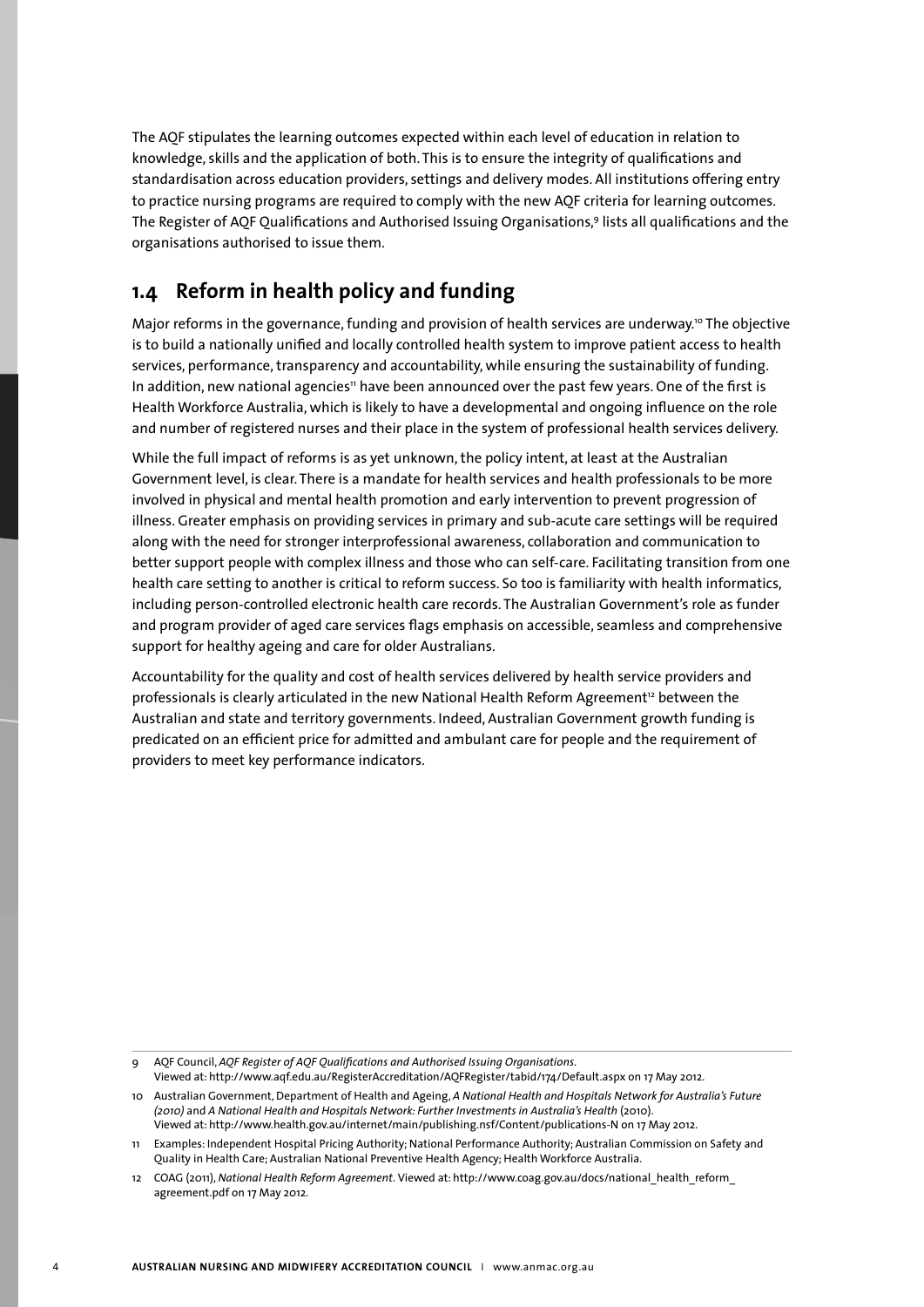Consequently, it is likely that programs of study leading to registration as a registered nurse will require greater emphasis on understanding the cost drivers of health care as well as enhanced knowledge of quality improvement, performance measurement and care coordination. Broader experience and knowledge of complex care, community, primary and sub-acute health care settings are assumed under the National Health Reform Agreement. The education of nurses and other health professionals will require increased attention to developing the knowledge, skills and emphasis to care for the elderly across the spectrum of wellness to ill health, particularly for those with dementia and multiple disease aetiologies. Superior communication and teamwork, delegation and supervision capabilities will be essential pre-requisites in the emerging health care environment. Also important will be the capacity to innovatively use information technology and electronic resources to research the growing evidence base for improved care and treatment methods.

# **1.5 Background to the Registered Nurse Accreditation Standards**

The original *Standards and Criteria for the Accreditation of Nursing and Midwifery Courses Leading to Registration, Enrolment, Endorsement and Authorisation in Australia—with Evidence Guide* were developed by the ANMC with key industry stakeholders, including regulators, professional bodies and academics, in February 2009. The standards were approved by the newly established NMBA in 2010.<sup>13</sup>

As the external accreditation authority for nursing and midwifery programs of study (National Law, Section 44), ANMAC has been conducting accreditation assessments of programs of study leading to registration or endorsement as a nurse or midwife since 1 July 2010. During this time, education providers have provided valuable feedback on the Accreditation Standards, as have independent Assessment Team members and ANMAC Accreditation Managers. Following a request from the NMBA, the ANMAC Board, at its 30 to 31 August 2011 meeting, agreed to undertake a rolling review of all Accreditation Standards used by ANMAC, starting with the Registered Nurse Standards.

# **1.6 Review of the Registered Nurse Accreditation Standards**

The ANMAC Board developed an action plan and convened a Working Party to oversee the review of the Registered Nurse (RN) Accreditation Standards. The Working Party developed a project timeline and identified a wide-ranging list of stakeholders to consult. A letter of invitation was sent to stakeholders outlining the process and options for providing comment and feedback throughout the review. A dedicated email address enabled stakeholders to contribute views at any time.

<sup>13</sup> ANMC (2009), *Registered Nurses Standards and Criteria for the Accreditation of Nursing and Midwifery Courses Leading to Registration, Enrolment, Endorsement and Authorisation in Australia—with Evidence Guide,* February 2009, Canberra, Australia.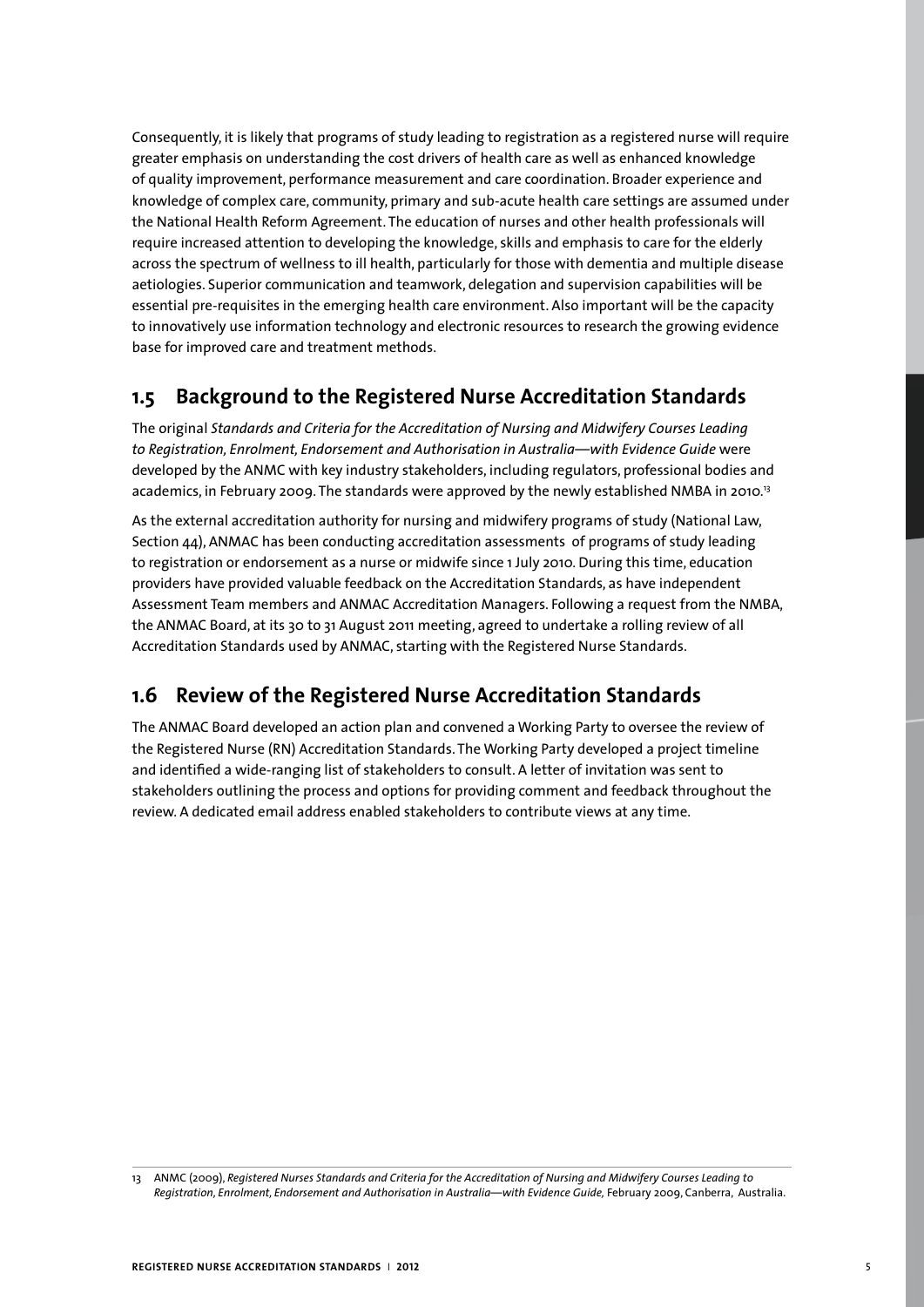The review comprised three key consultation stages:

#### **Stage 1—First consultation paper**

The First Consultation Paper was prepared by the Working Party, approved by the ANMAC Board and sent to stakeholders to consider before the First Consultation Forum was held in Sydney (26 October 2011). A copy of the paper was placed on ANMAC's website with a public invitation to contribute. This paper covered the background, context, purpose and process of the review and addressed key areas of change in education and health policy pertinent to revising the nine Registered Nurse Accreditation Standards.

Stakeholders were asked to consider some general aspects of the Registered Nurse Accreditation Standards, including form, structure, logical flow and ease-of-understanding. The consultation paper asked for feedback on whether the standards were complete and sufficient to assure the NMBA, and de facto the Australian community, that a graduate of an accredited entry-to-practice program was fit to be registered and could practise in a safe and competent manner. It also sought advice on whether the Accreditation Standards and accompanying criteria were still valid given Australia's rapidly moving health and education environment. Finally, the paper asked for views on the rigour, or pitch, of each standard and its accompanying criteria to ensure education provider expectations were neither too high nor too low.

Stakeholders could provide feedback by attending the forum, sending a submission or email or by responding to an electronic survey.

The main thrust of the feedback received was that much of the content and intent of the original Registered Nurse Accreditation Standards should be retained although the format and manner of expression should be refined. Some new criteria were proposed to deal with identified omissions, narrowness of scope and lack of rigour. Some criteria required updating to reflect changes in policy or regulation. Some could be deleted, principally to reduce repetition. Many proposed revisions were self-evident, improved meaning or understanding, or were a consequence of changing technology, contemporary approaches to education, or developments in delivering health care.

Three issues were raised for which the Working Party or the ANMAC Board decided further consultation was required. The first issue centred on whether higher education providers of a degree in nursing must be a designated university and subject to the higher standards of performance, quality assurance and governance expected of universities by TEQSA. The second concerned the minimum hours of workplace experience and the place of simulation in acquiring clinical skills. The third involved the minimum level of English proficiency expected of students at entry or by graduation.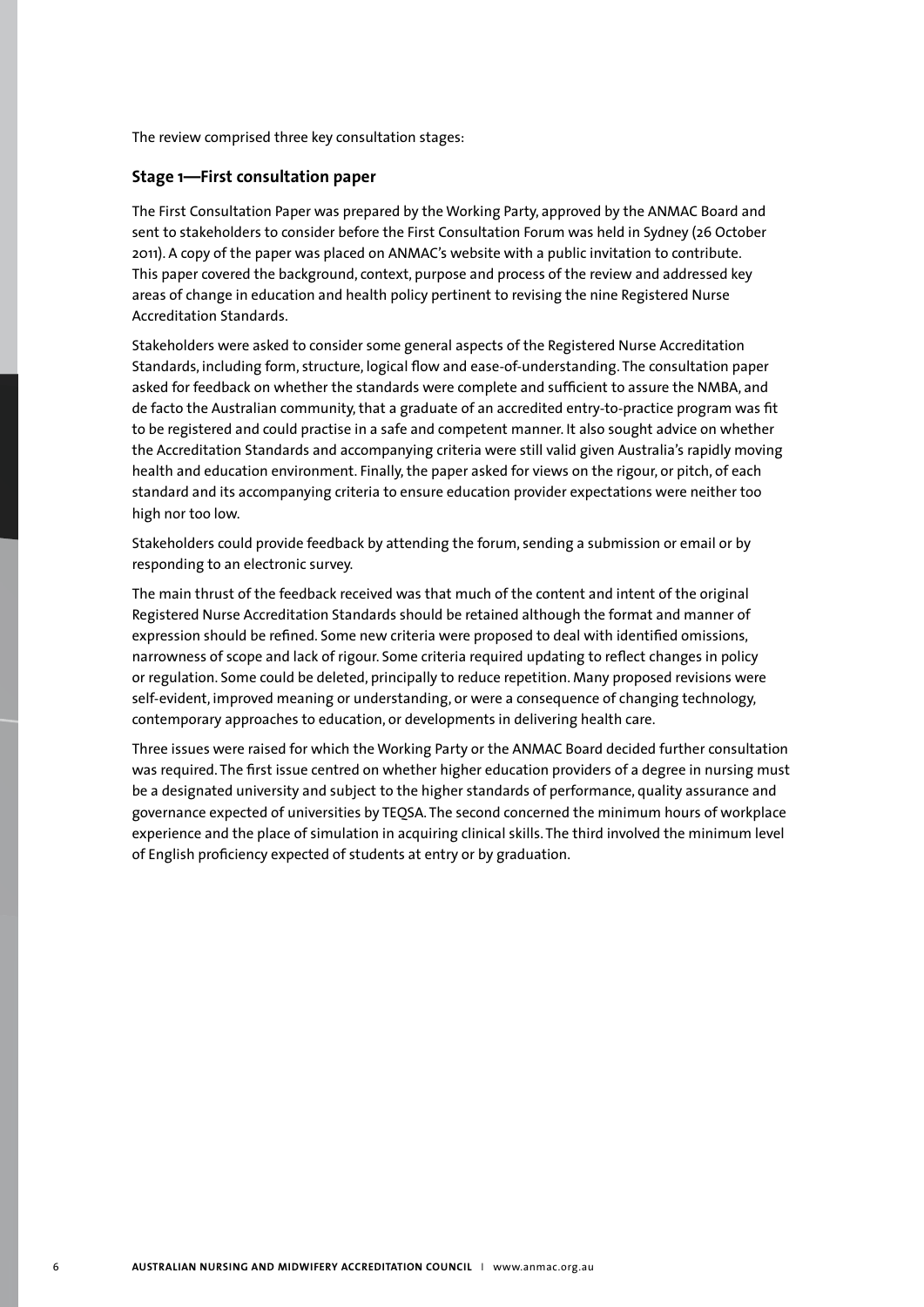### **Stage 2—Second consultation paper**

After revising the Registered Nurse Accreditation Standards to incorporate the feedback received in Stage 1, ANMAC issued a Second Consultation Paper. It was placed on ANMAC's website and distributed to stakeholders on 13 December 2011. Again, an electronic survey was available.

The second paper raised the specific issues arising from the first stage of consultation where the Working Party or the ANMAC Board decided further consultation was required. Stakeholders were asked to provide feedback on these issues and respond to the broader amendments made to the Registered Nurse Accreditation Standards. They were asked to provide feedback by 30 January 2012 so the next draft of the Registered Nurse Accreditation Standards could be considered at the Second Consultation Forum.

### **Stage 3—Preparation of revised standards**

All submissions, emails and responses to the electronic survey were considered by the Working Party, the ANMAC Research, Innovation and Policy Sub-Committee and the Board. The Registered Nurse Accreditation Standards were revised and distributed to stakeholders for review before the Second Consultation Forum.

Three primary issues remained: category of higher education provider; English language proficiency of students; and qualifications of teaching staff. These were placed on the agenda for the Second Consultation Forum held in Melbourne on 11 April 2012. These, and other issues raised by participants on the day, were discussed in a facilitated session and, for the most part, resolved.

A penultimate version of the Registered Nurse Accreditation Standards was distributed to stakeholders on 3 May 2012 with a request to check for factual accuracy and errors of omission, with comments requested by 21 May 2012. The ANMAC Board considered and ratified the final version of the Registered Nurse Accreditation Standards at its meeting on 13 June 2012 and recommended submission for approval to the NMBA.

While ANMAC has the responsibility to develop the Accreditation Standards, the NMBA has the responsibility to approve them under the National Law. This is mirrored in ANMAC's role to accredit programs of study leading to registration or endorsement as a nurse or midwife and the NMBA's responsibility to subsequently approve accredited programs.

The NMBA has now considered and approved these revised Registered Nurse Accreditation Standards as required under Section 47 of the National Law.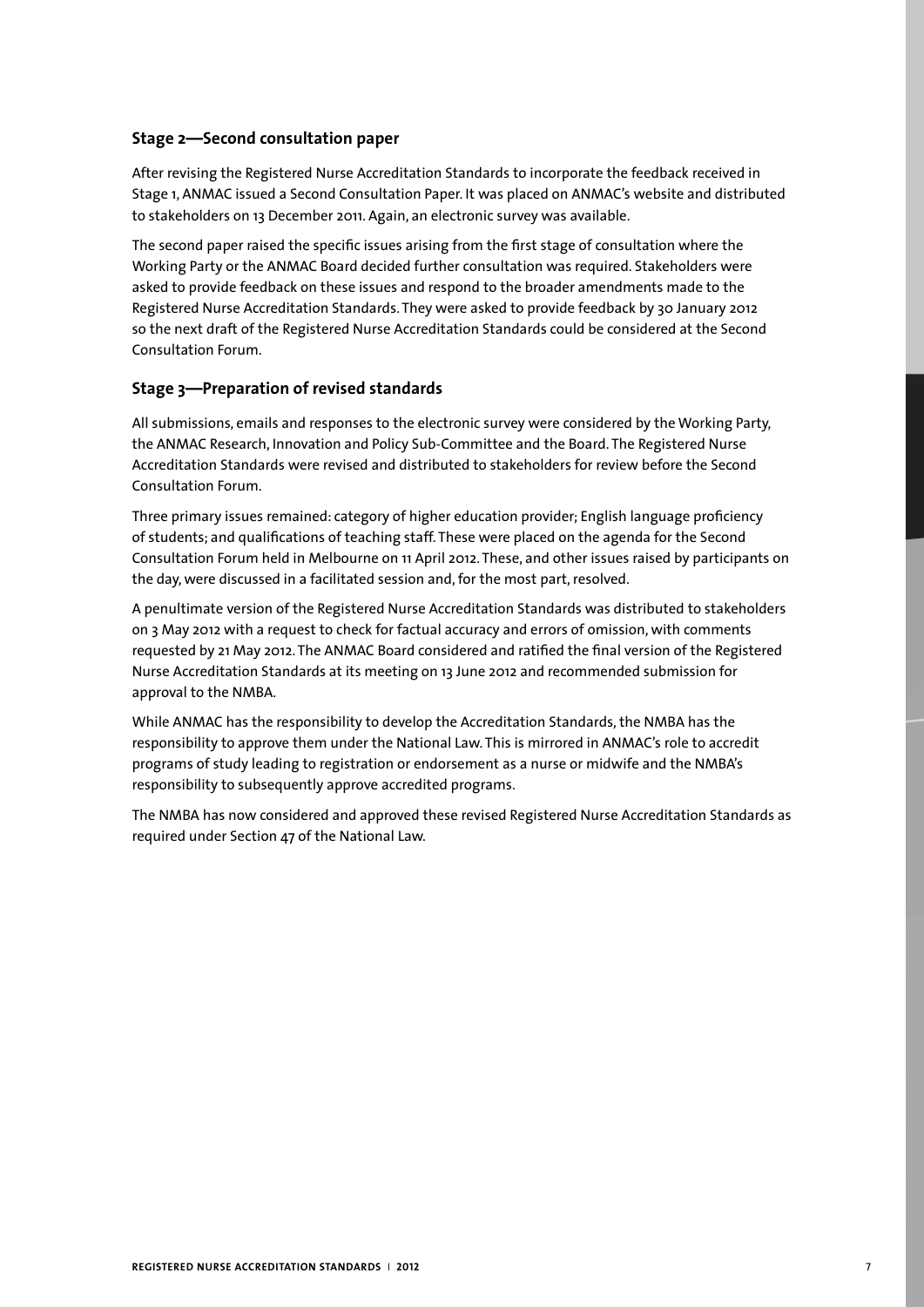# **2. Introduction**

## **2.1 Purpose of the ANMAC accreditation process**

The purpose of the ANMAC accreditation process is to ensure the quality of the profession and its work on behalf of public interest and public safety. The public needs to know that higher education providers of Bachelor or Masters nursing and midwifery programs produce graduates who are competent to practise safely and effectively and eligible to be registered through the NMBA as a registered nurse in Australia.

The education provider is to ensure graduates have the required common and transferable skills, knowledge, behaviours and attitudes (articulated in the National Competency Standards for the Registered Nurse) upon which to build the competencies they need to practice. Accreditation evaluates whether the provider, on the basis of the evidence provided, is likely to meet this goal.

Professional course accreditation is concerned with the quality of the profession and its work, from the perspective of the public interest and public safety. This is contrasted with accreditation (or similar assessment) of a higher education provider (the provider of professional education) by TEQSA for purposes of quality assurance and risk management. However, under this framework, such accreditation or quality assurance of higher education providers is a pre-requisite for accrediting programs of nursing and midwifery study by ANMAC.

External professional (or occupational) accreditation helps assure the community that individual professionals, having completed an accredited program of study, are safe and competent beginning practitioners. It is an efficient and effective proxy for assessing every graduate against the National Competency Standards for the Registered Nurse. Accreditation therefore involves comprehensively examining the higher education provider's governance system and quality management framework; student enrolment processes, student support, assessment and workplace experience; curriculum philosophy, curriculum structure and content; and teaching and learning approaches.

Periodic accreditation of nursing and midwifery programs stimulates education providers to review and assess their own programs. It draws out weaknesses and gives providers the opportunity to validate the strengths of existing programs and introduce new teaching and learning initiatives.

The ANMAC RN accreditation process supports diversity, innovation and evolution in approaches to education. The standards therefore do not prescribe the content of curricula, the inclusion of core subjects or the educational approaches required to deliver the study program.

# **2.2 Registered Nurse Accreditation Standards**

The Registered Nurse Accreditation Standards detail the minimum requirements to be met by higher education providers wanting accreditation of their program of study by ANMAC. TEQSA approved higher education providers must seek, and ultimately attain, accreditation for their nursing program of study. Under section 49(1) of the National Law, graduates of programs cannot register unless their program of study is accredited by ANMAC with accreditation approved by NMBA.

The nine Registered Nurse Accreditation Standards are listed in Figure 1 opposite: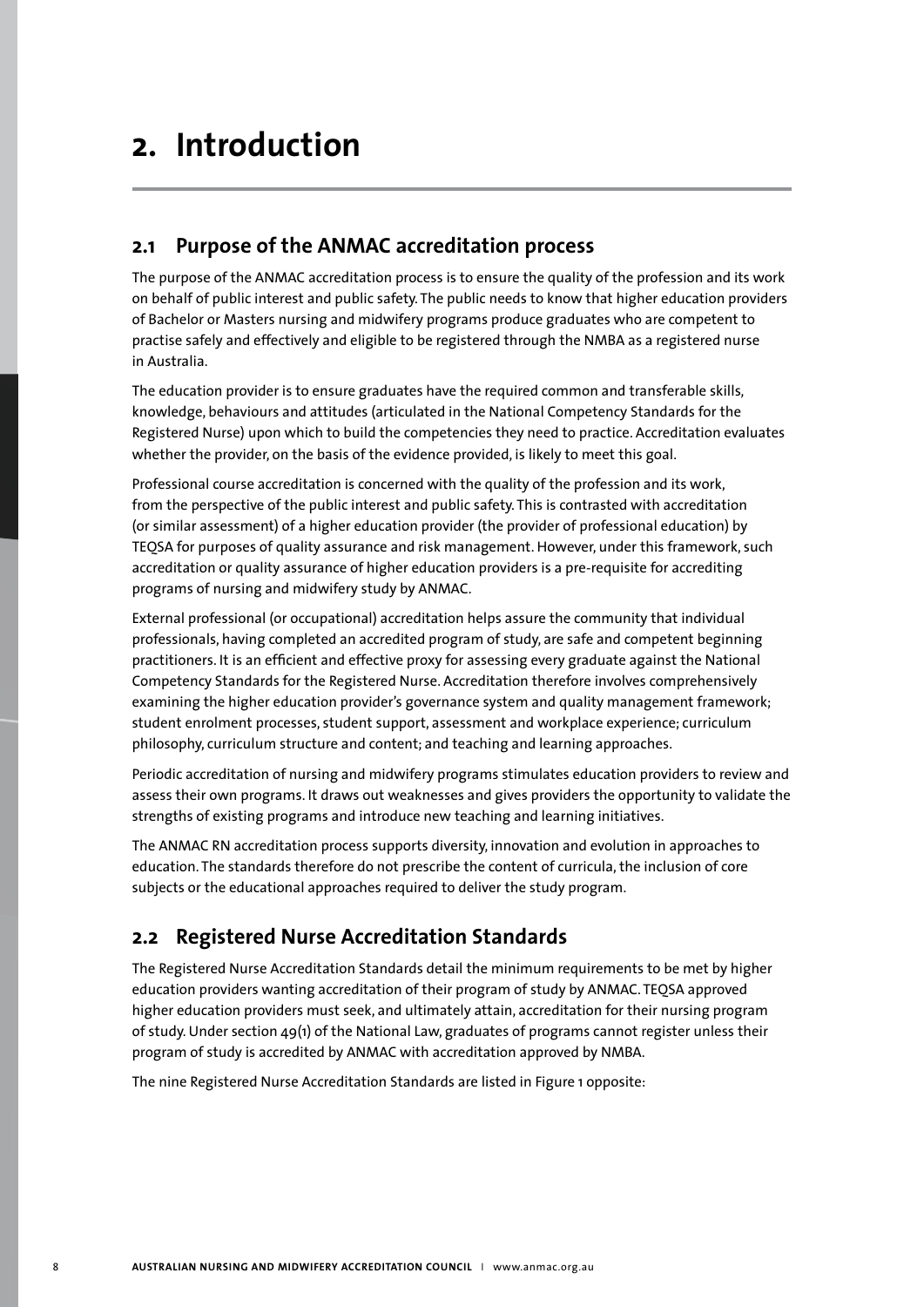## **Figure 1—Registered Nurse Accreditation Standards**

#### **STANDARD 1: GOVERNANCE**

The education provider has established governance arrangements for the nursing program of study that develop and deliver a sustainable, high-quality education experience for students, to enable them to meet the National Competency Standards for the Registered Nurse.

### **STANDARD 2: CURRICULUM CONCEPTUAL FRAMEWORK**

The program provider makes explicit, and uses a contemporary conceptual framework for the nursing program of study that encompasses the educational philosophy underpinning design and delivery and the philosophical approach to professional nursing practice.

#### **STANDARD 3: PROGRAM DEVELOPMENT AND STRUCTURE**

The program of study is developed in collaboration with key stakeholders reflecting contemporary trends in nursing and education; complying in length and structure and complies with the Australian Qualifications Framework (AQF) for the qualification offered and enabling graduates to meet the National Competency Standards for the Registered Nurse. Workplace experience is sufficient to enable safe and competent nursing practice by program completion.

#### **STANDARD 4: PROGRAM CONTENT**

The program content delivered by the program provider comprehensively addresses the National Competency Standards for the Registered Nurse and incorporates Australian and international best practice perspectives on nursing as well as existing and emerging national and regional health priorities.

#### **STANDARD 5: STUDENT ASSESSMENT**

The curriculum incorporates various approaches to assessment that suit the nature of the learning experience and robustly measure achievement of required learning outcomes, including a summative assessment of student performance against the current National Competency Standards for the Registered Nurse.

#### **STANDARD 6: STUDENTS**

The program provider's approach to attracting, enrolling, supporting and assessing students is underpinned by values of transparency, authenticity, equal opportunity and an appreciation of social and cultural diversity.

#### **STANDARD 7: RESOURCES**

The program provider has adequate facilities, equipment and teaching resources, as well as staff who are qualified, capable and sufficient in number, to enable students to attain the current National Competency Standards for the Registered Nurse.

#### **STANDARD 8: MANAGEMENT OF WORKPLACE EXPERIENCE**

The program provider ensures that every student is given a variety of supervised workplace experiences conducted in environments providing suitable opportunities and conditions for students to attain the current National Competency Standards for the Registered Nurse.

#### **STANDARD 9: QUALITY IMPROVEMENT AND RISK MANAGEMENT**

The program provider is able to assess and address risks to the program, its outcomes and students, and has a primary focus on continually improving the quality of the teaching and learning experience for students and the competence of graduates.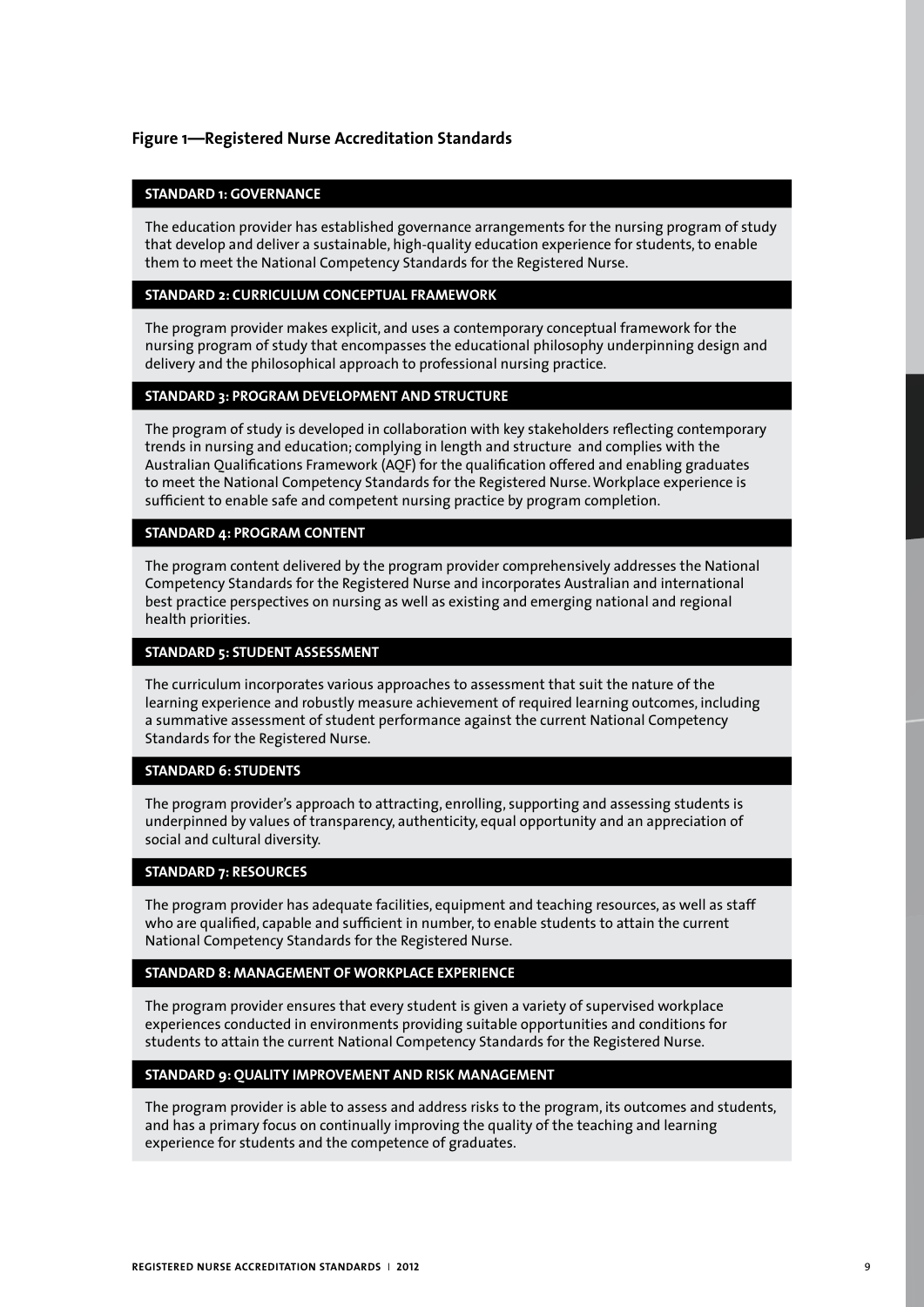# **2.3 Using the Registered Nurse Accreditation Standards**

The Registered Nurse Accreditation Standards are designed principally for use by higher education providers seeking accreditation of an entry to practice program of nursing study. ANMAC Accreditation Managers, the Registered Nurse Accreditation Committee and members of ANMAC assessment teams evaluate programs in accordance with these standards and make recommendations to the ANMAC Board for decision.

While the standards are principally for use by higher education providers, they are also useful for anyone interested and involved in the education of nurses.

Higher education providers seeking accreditation have to complete an application pack (available at www.anmac.org.au). The pack includes the Registered Nurse Accreditation Standards and relevant guidance on addressing them. The guidance is regularly reviewed and updated to assist education providers prepare their submissions.

Other material of help to education providers (also available on the website) includes the National Guidelines for the Accreditation of Nursing and Midwifery Programs Leading to Registration and Endorsement in Australia14 describing the structures, personnel and processes of accreditation of nursing and midwifery providers and programs of study. These guidelines should be read in conjunction with National Framework for the Accreditation of Nursing and Midwifery Courses Leading to Registration, Enrolment, Endorsement and Authorisation in Australia 2007<sup>15</sup> (the National Accreditation Framework statement). Also of interest is ANMAC's Assessment Handbook.

14 ANMAC (2011), *National Guidelines for Accreditation of Nursing and Midwifery Programs of Study Leading to Registration and Endorsement in Australia—July 2011.* Viewed at http://www.anmac.org.au/userfiles/file/ AccreditationDocumentsfortheWebsite/NationalAccreditationGuidelinesVersion12-07July2011(2).pdf on 19 May 2012.

15 ANMAC (2012), *National Framework for the Accreditation of Nursing and Midwifery Courses Leading to Registration, Enrolment, Endorsement and Authorisation in Australia 2007.* Viewed at http://www.anmc.org.au/userfiles/file/ANMC\_Framework-Final. pdf on 21 May 2012.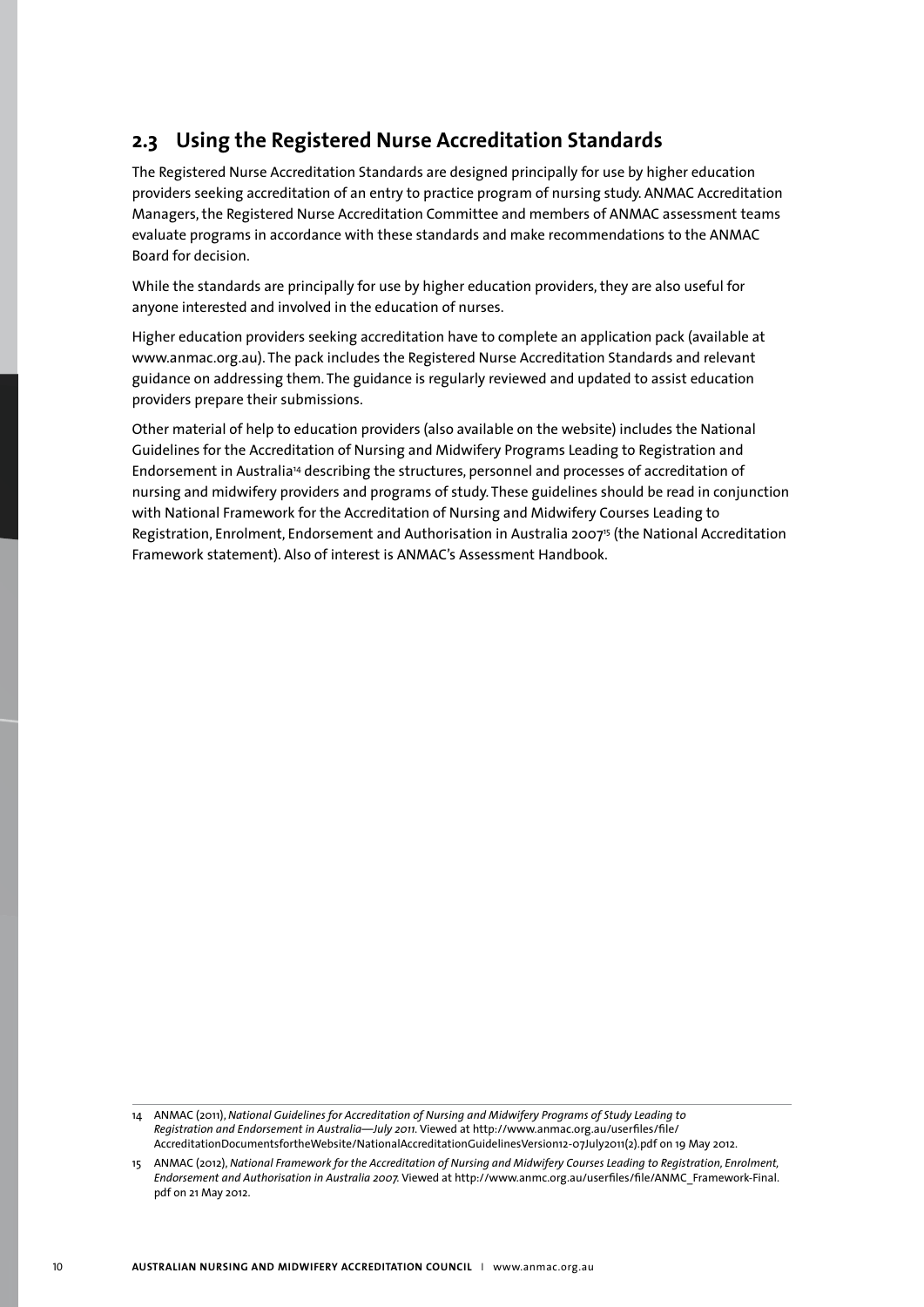# **3. The Registered Nurse Accreditation Standards**

## **Standard 1: Governance**

**The education provider has established governance arrangements for the nursing program of study that develop and deliver a sustainable, high-quality education experience for students, to enable them to meet the National Competency Standards for the Registered Nurse.** 

### **Criteria**

The education provider must provide evidence of:

- 1.1 Current registration by the Tertiary Education Quality and Standards Agency (TEQSA) as an Australian university or other higher education provider.<sup>16</sup>
- 1.2 Current accreditation of the nursing program of study by the university (or TEQSA for nonself-accrediting higher education providers) detailing the expiry date and recommendations, conditions and progress reports related to the school.
- 1.3 Listing on the Australian Qualifications Framework (AQF) National Registry for the award of Bachelor degree as a minimum.
- 1.4 Current, documented academic governance structure for the university (or other higher education provider) and the school conducting the program (program provider) which ensures academic oversight of the program and promotes high-quality teaching and learning, scholarship, research and ongoing evaluation.
- 1.5 Terms of reference for relevant school committees and advisory and/or consultative groups, including partnerships with Aboriginal and Torres Strait Islander health professionals and communities.
- 1.6 Staff delegations, reporting relationships, and the role of persons or committees in decision making related to the program.
- 1.7 Governance arrangements between the university or higher education provider and the school that ensure responsiveness to accreditation requirements for ongoing compliance with accreditation standards.
- 1.8 Policies relating to credit transfer or the recognition of prior learning that are consistent with AQF national principles and the graduate's ability to meet the National Competency Standards for professional registration.

<sup>16</sup> For explanation of provider categories see: Tertiary Education and Quality Standards Agency (2011), *Higher Education Standards (Threshold Standards) 2011 Legislative Instrument, Chapter 2.* Viewed at http://www.teqsa.gov.au/higher-education-standardsframework on 7 March 2012.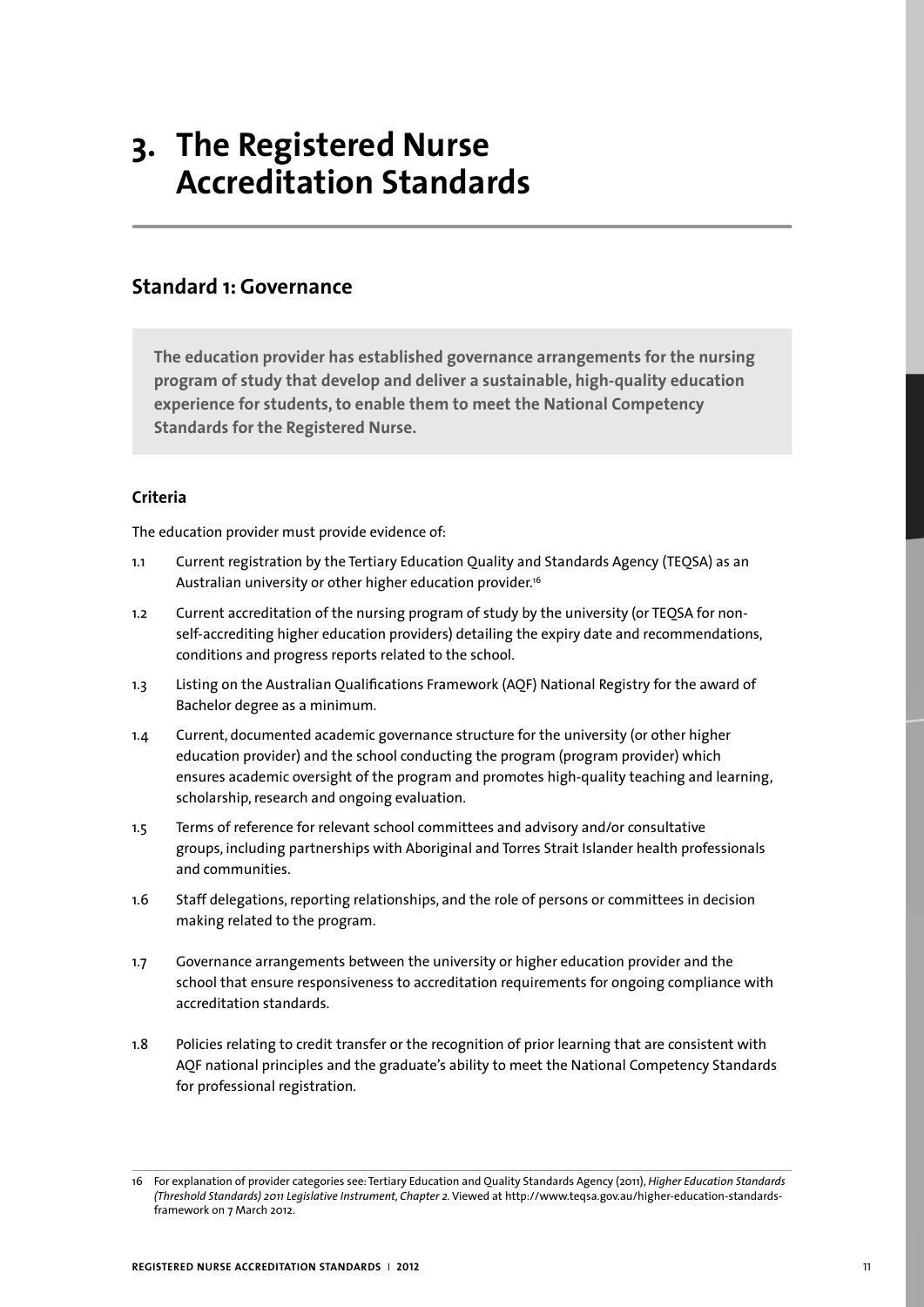## **Standard 2: Curriculum Conceptual Framework**

**The program provider makes explicit, and uses a contemporary conceptual framework for the nursing program of study that encompasses the educational philosophy underpinning design and delivery and the philosophical approach to professional nursing practice.**

## **Criteria**

- 2.1 A clearly documented and explained conceptual framework for the program, including the educational and professional nursing philosophies underpinning its curriculum.
- 2.2 The incorporation of contemporary Australian and international best practice teaching, learning and assessment methodologies and technologies to enhance the delivery of curriculum content, stimulate student engagement and promote understanding.
- 2.3 A program of study that is congruent with contemporary and evidence-based approaches to professional nursing practice and education.
- 2.4 Teaching and learning approaches that:
	- a. enable achievement of stated learning outcomes
	- b. facilitate the integration of theory and practice
	- c. scaffold learning appropriately throughout the program
	- d. encourage the application of critical thinking frameworks and problem-solving skills
	- e. engender deep rather than surface learning
	- f. encourage students to become self-directed learners
	- g. embed recognition that graduates take professional responsibility for continuing competence and life-long learning
	- h. instil students with the desire and capacity to continue to use, and learn from, emerging research throughout their careers
	- i. promote emotional intelligence, communication, collaboration, cultural safety, ethical practice and leadership skills expected of registered nurses
	- j. incorporate an understanding of, and engagement with, intraprofessional and interprofessional learning for collaborative practice.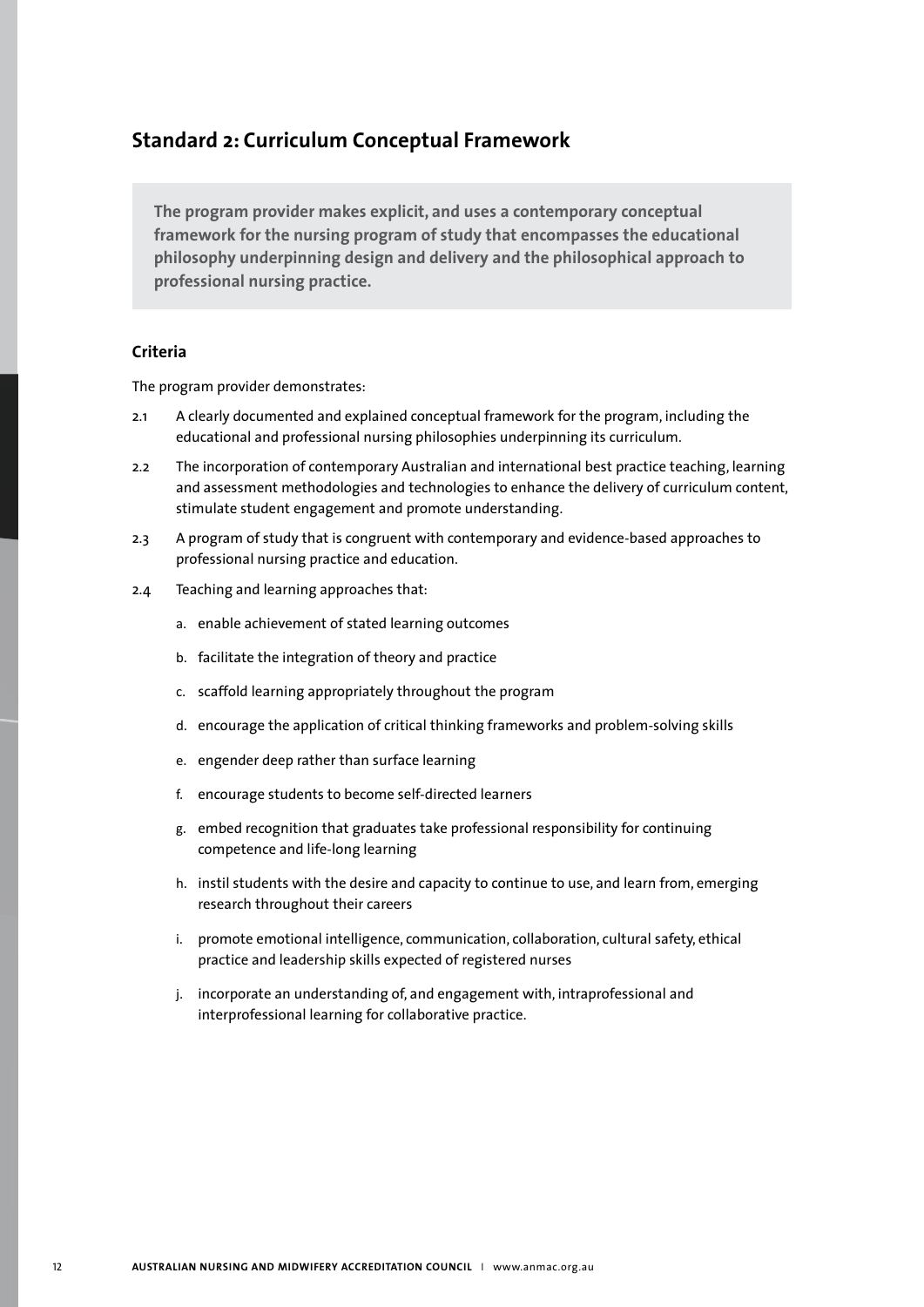## **Standard 3: Program Development and Structure**

**The program of study is developed in collaboration with key stakeholders reflecting contemporary trends in nursing and education; complying in length and structure with the Australian Qualifications Framework (AQF) for the qualification offered and enabling graduates to meet the National Competency Standards for the Registered Nurse. Workplace experience is sufficient to enable safe and competent nursing practice by program completion.** 

### **Criteria**

- 3.1 Consultative and collaborative approaches to curriculum design and program organisation between academic staff, those working in health disciplines, students, consumers and other key stakeholders including Aboriginal and Torres Strait Islander health professionals.
- 3.2 Contemporary nursing and education practice in the development and design of curriculum.
- 3.3 A map of subjects against the National Competency Standards for the Registered Nurse which clearly identifies the links between learning outcomes, assessments and required graduate competencies.
- 3.4 Descriptions of curriculum content and the rationale for its extent, depth and sequencing in relation to the knowledge, skills and behaviours expected of students at each stage of the program.
- 3.5 Opportunities for student interaction with other health professions to support understanding of the multi-professional health care environment and facilitate interprofessional learning for collaborative practice.
- 3.6 A minimum of 800 hours of workplace experience, not inclusive of simulation activities, incorporated into the program and providing exposure to a variety of health-care settings.
- 3.7 Content and sequencing of the program of study prepares students for workplace experience and, wherever possible, incorporates opportunities for simulated learning.
- 3.8 Workplace experience included as soon as is practically possible in the first year of study to facilitate early engagement with the professional context of nursing.
- 3.9 Extended workplace experience in Australia included towards the end of the program to consolidate the acquisition of competence and facilitate transition to practice. A summative assessment is made at this time against all National Competency Standards for the Registered Nurse in the clinical setting.
- 3.10 Equivalence of subject outcomes for programs taught in Australia in all delivery modes in which the program is offered (subjects delivered on-campus or in mixed-mode, by distance or by e-learning methods).
- 3.11 Where the structure of the program allows for multiple entry pathways for which students receive block credit or advanced standing (other than on an individual basis), evidence that each pathway meets the Registered Nurse Accreditation Standards.
- 3.12 Where the structure of the program allows for an exit qualification to be awarded, such as a diploma, these are explicitly stated and exit points meet National Accreditation Standards for the relevant exit qualification and are accredited separately.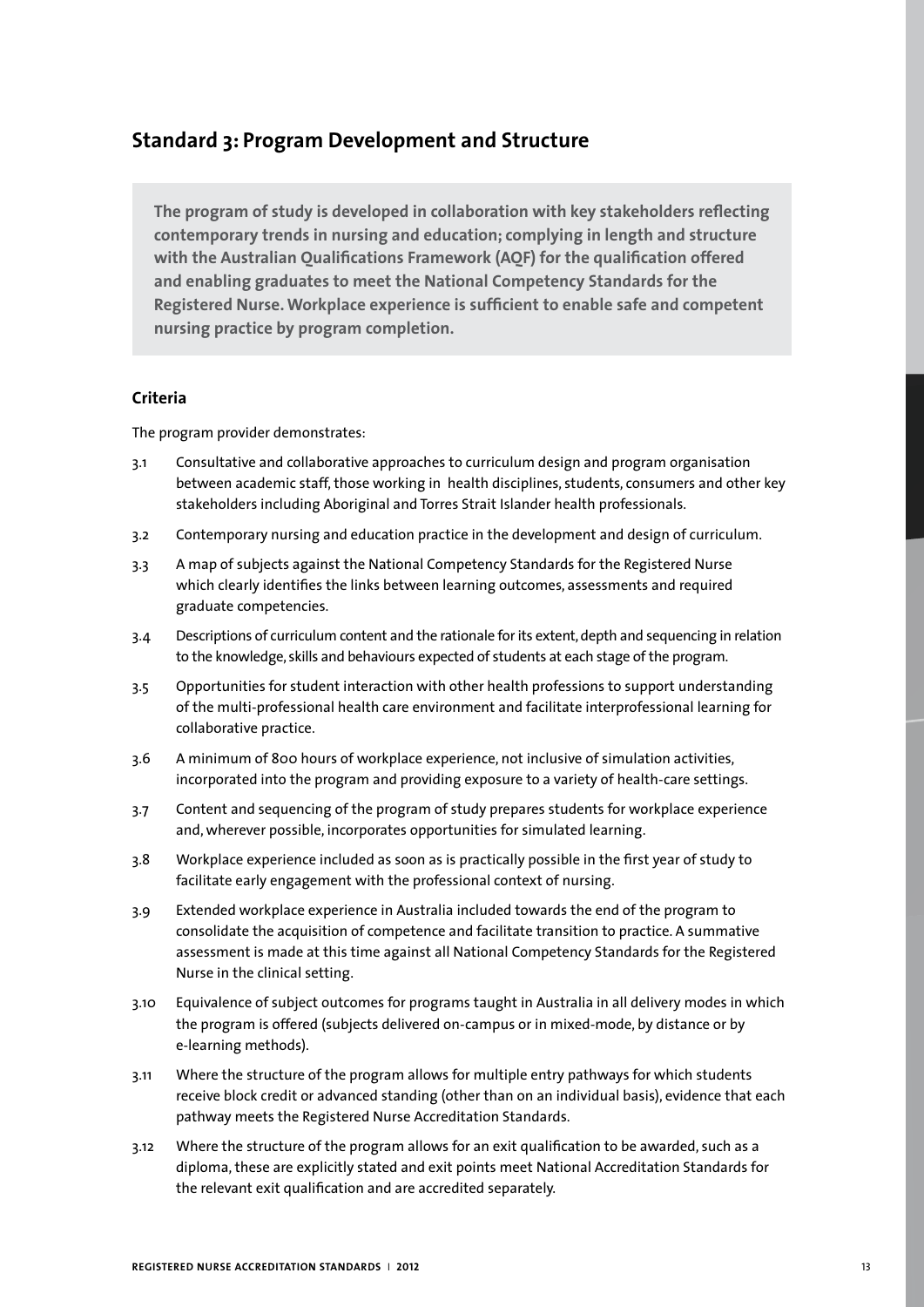## **Standard 4: Program Content**

**The program content delivered by the program provider comprehensively addresses the National Competency Standards for the Registered Nurse and incorporates Australian and international best practice perspectives on nursing as well as existing and emerging national and regional health priorities.**

## **Criteria**

- 4.1 A comprehensive curriculum document structured around the conceptual framework that includes:
	- a. program structure and delivery modes
	- b. subject outlines
	- c. linkages between subject objectives, learning outcomes and their assessment, and national competencies
	- d. teaching and learning strategies
	- e. a workplace experience plan.
- 4.2 The central focus of the program is nursing practice, comprising core health professional knowledge and skills and specific nursing practice knowledge and skills that are evidence based, applied across the human lifespan and incorporate national and regional health priorities, health research, health policy and reform.
- 4.3 Nursing research and evidence-based inquiry underpins all elements of curriculum content and delivery.
- 4.4 Program content supports the development and application of knowledge and skills in:
	- a. critical thinking, analysis and problem solving
	- b. quality improvement methodologies
	- c. research appreciation and translation
	- d. legal and ethical issues in health care and research
	- e. health informatics and health technology.
- 4.5 Inclusion of subject matter that gives students an appreciation of the diversity of Australian culture, develops their knowledge of cultural respect and safety, and engenders the appropriate skills and attitudes.
- 4.6 Inclusion of a discrete subject specifically addressing Aboriginal and Torres Strait Islander peoples' history, health, wellness and culture. Health conditions prevalent among Aboriginal and Torres Strait Islander peoples are also appropriately embedded into other subjects within the curriculum.
- 4.7 Equivalence of theory or workplace experience gained outside Australia in terms of subject objectives, learning outcomes and assessment. Learning experiences undertaken outside Australia must not exceed one semester.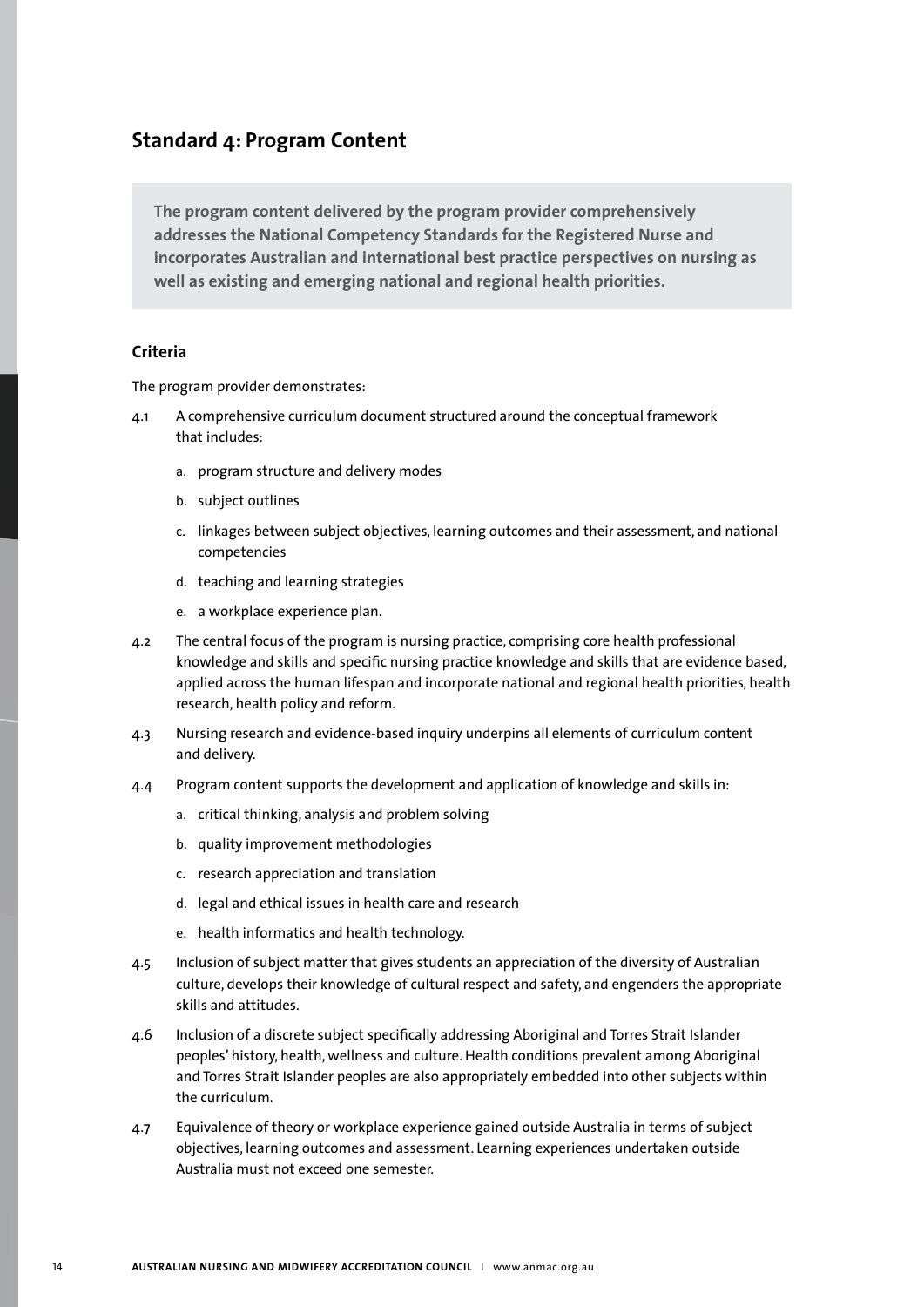## **Standard 5: Student Assessment**

**The curriculum incorporates a variety of approaches to assessment that suit the nature of the learning experience and robustly measure achievement of required learning outcomes, including a summative assessment of student performance against the current National Competency Standards for the Registered Nurse.**

## **Criteria**

- 5.1 A consistent approach to student assessment across teaching sites and modalities that is periodically reviewed and updated.
- 5.2 Clear statements about assessment and progression rules and requirements provided to students at the start of each subject.
- 5.3 The level, number and context of assessments are consistent with determining the achievement of the stated learning outcomes.
- 5.4 Both formative and summative assessment types and tasks exist across the program to enhance individual and collective learning as well as inform student progression.
- 5.5 A variety of assessment approaches across a range of contexts to evaluate competence in the essential knowledge, skills and behaviours required for professional nursing practice.
- 5.6 Assessment of student communication competence and English language proficiency before undertaking workplace experience.
- 5.7 Validated instruments are used in workplace experience assessment to evaluate student knowledge, skills, behaviours and competence.
- 5.8 Ultimate accountability for assessing students in relation to their workplace experience.
- 5.9 Assessments include the appraisal of competence in pharmacokinetics, pharmacodynamics and the quality use of medicines.
- 5.10 Evidence of procedural controls, fairness, reliability, validity and transparency in assessing students.
- 5.11 Processes to ensure the integrity of online assessment.
- 5.12 Collaboration between students, health service providers (where relevant) and academics in selecting and implementing assessment methods.
- 5.13 A summative assessment of student achievement of competence against the current National Competency Standards for the Registered Nurse is conducted by a registered nurse (registered by the NMBA) in an Australian clinical context before program completion.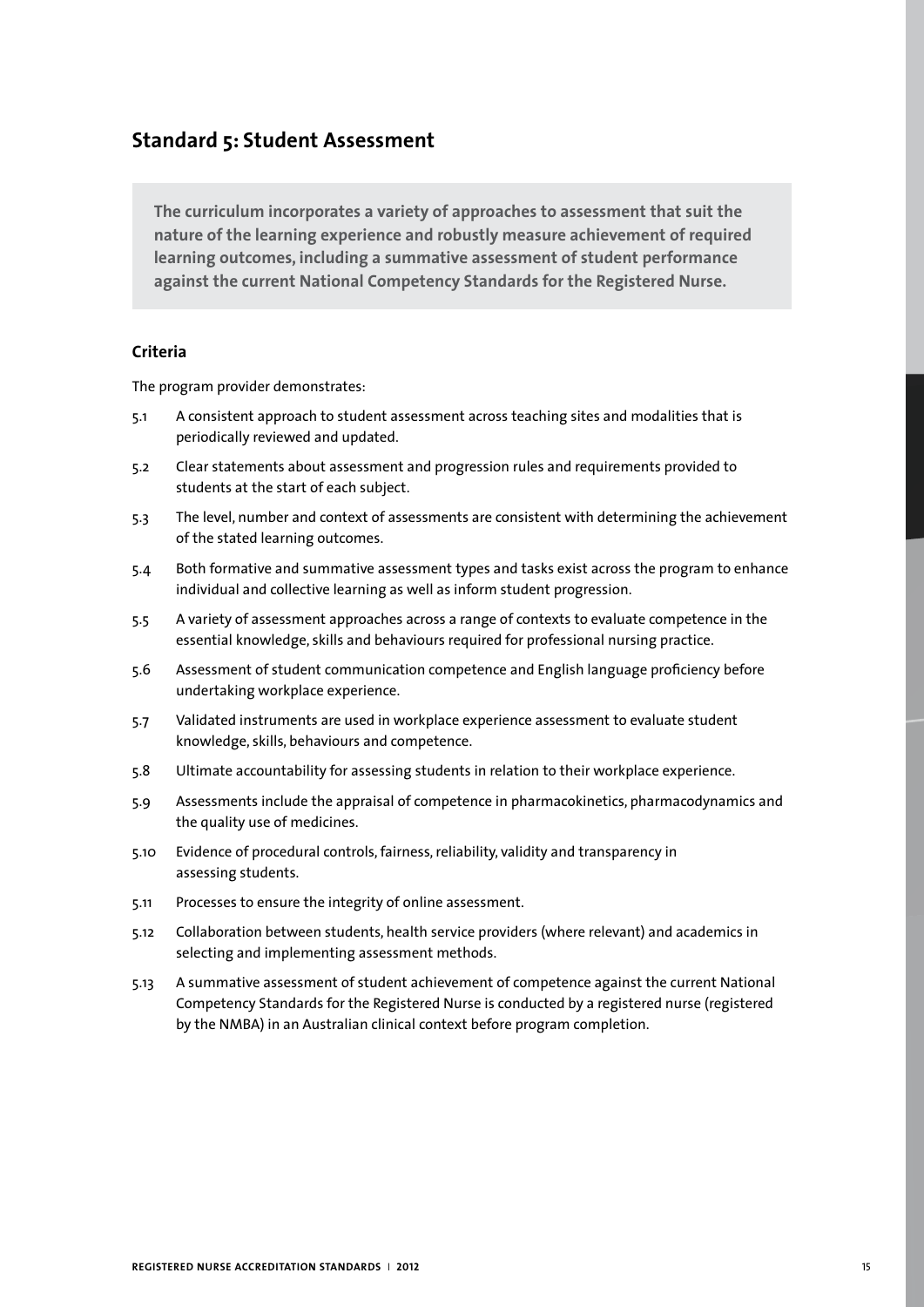## **Standard 6: Students**

**The program provider's approach to attracting, enrolling, supporting and assessing students is underpinned by values of transparency, authenticity, equal opportunity and an appreciation of social and cultural diversity.** 

### **Criteria**

- 6.1 Applicants are informed of the following before accepting an offer of enrolment:
	- a. specific requirements for entry to the program of study including English language proficiency
	- b. education providers will, under the National Law, register students with the NMBA and notify the Australian Health Practitioner Regulation Agency if a student undertaking clinical training has an impairment that may place the public at risk of harm
	- c. specific requirements for right of entry to health services for workplace experience (including fitness for practice, immunisation and criminal history)
	- d. requirements for registration as required and approved by the NMBA including, but not limited to, the explicit registration standard on English language skills.
- 6.2 Students are selected for the program based on clear, justifiable and published admission criteria.
- 6.3 Students have sufficient English language proficiency and communication skills to be able to successfully undertake academic and workplace experience requirements throughout the program.
- 6.4 Students are informed about, and have access to, appropriate support services including counselling, health care and academic advisory services.
- 6.5 Processes to enable early identification and support for students who are not performing well academically or have professional conduct issues.
- 6.6 All students have equal opportunity to attain the current National Competency Standards for the Registered Nurse. The mode or location of program delivery should not influence this.
- 6.7 Processes for student representation and feedback in matters relating to governance and program management, content, delivery and evaluation.
- 6.8 Aboriginal and Torres Strait Islander peoples are encouraged to enrol and a range of support needs are provided to those students.
- 6.9 Other groups under-represented in the nursing profession, especially those from culturally, socially and linguistically diverse backgrounds, are encouraged to enrol and support needs are provided to those students.
- 6.10 People with diverse academic, work and life experiences are encouraged to enrol in the program.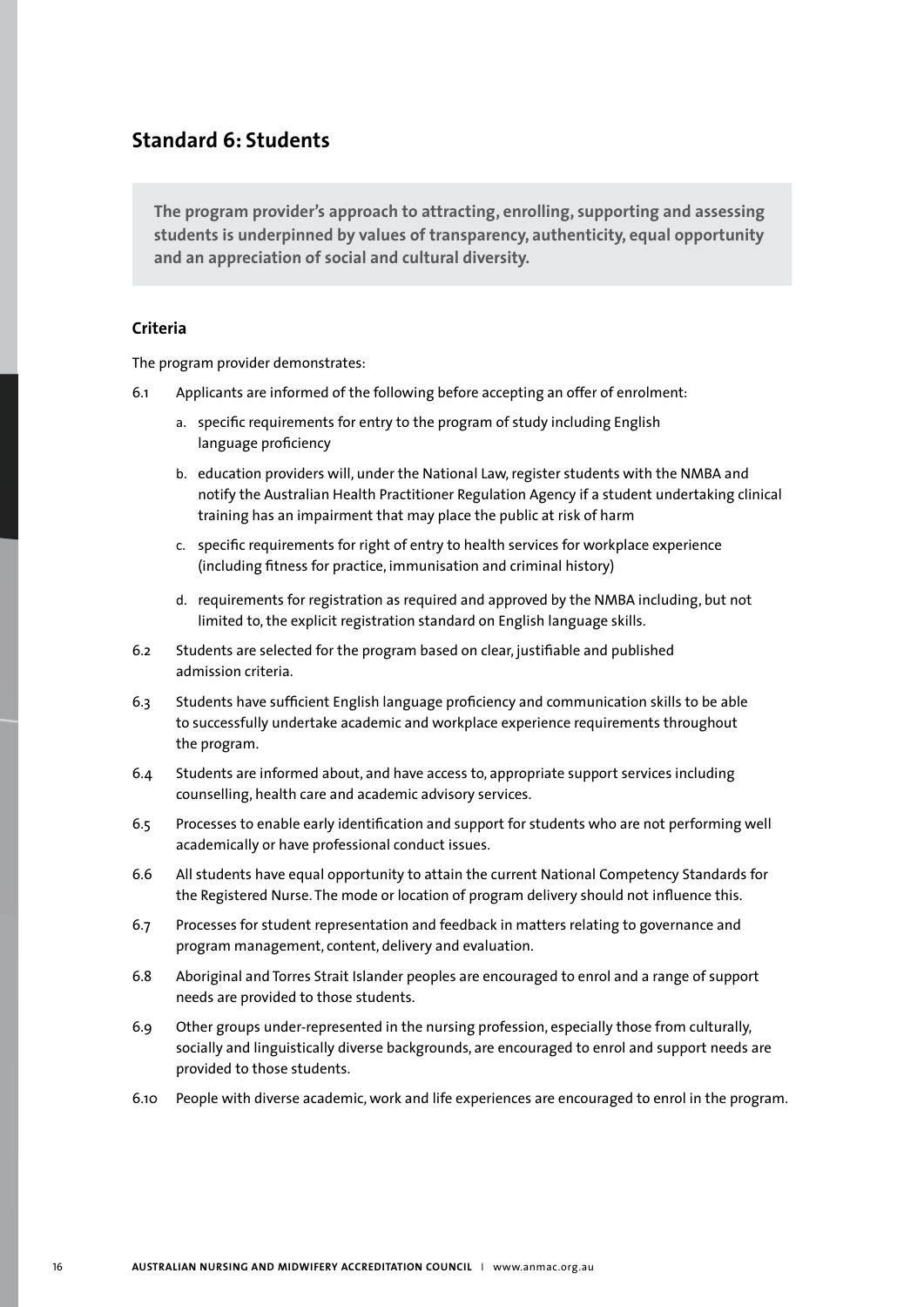## **Standard 7: Resources**

**The program provider has adequate facilities, equipment and teaching resources, as well as staff who are qualified, capable and sufficient in number, to enable students to attain the current National Competency Standards for the Registered Nurse.** 

## **Criteria**

- 7.1 Staff, facilities, equipment and other teaching resources are sufficient in quality and quantity for the anticipated student population and any planned increase.
- 7.2 Students have sufficient and timely access to academic and clinical teaching staff to support their learning.
- 7.3 A balance of academic, clinical, technical and administrative staff appropriate to meeting teaching, research and governance commitments.
- 7.4 Staff recruitment strategies:
	- a. are culturally inclusive and reflect population diversity
	- b. take affirmative action to encourage participation from Aboriginal and Torres Strait Islander peoples.
- 7.5 Documented position descriptions for teaching staff, clearly articulating roles, reporting relationships, responsibilities and accountabilities.
- 7.6 The Head of Discipline is a registered nurse with no conditions on their registration relating to conduct, who holds a relevant post-graduate qualification.
- 7.7 Staff teaching and assessing nursing practice related subjects are Registered Nurses and have relevant clinical and academic experience.
- 7.8 Academic staff are qualified in the relevant discipline for their level of teaching, to at least one qualification standard higher than the program of study being taught or with equivalent professional experience. For staff teaching in an entry to practice Masters program, this requires a relevant post-graduate qualification or equivalent professional experience.
- 7.9 In cases where an academic staff member's tertiary qualifications do not include nursing, their qualifications and experience are relevant to the subject(s) they are teaching.
- 7.10 Processes to ensure academic staff have a sound understanding of contemporary scholarship and professional practice in the subject(s) they teach.
- 7.11 Teaching and learning takes place in an active research environment where academic staff are engaged in research and/or scholarship and/or generating new knowledge. Areas of interest, publications, grants and conference papers are documented.
- 7.12 Policies and processes to verify and monitor the academic and professional credentials of current and incoming staff and to evaluate their performance and development needs.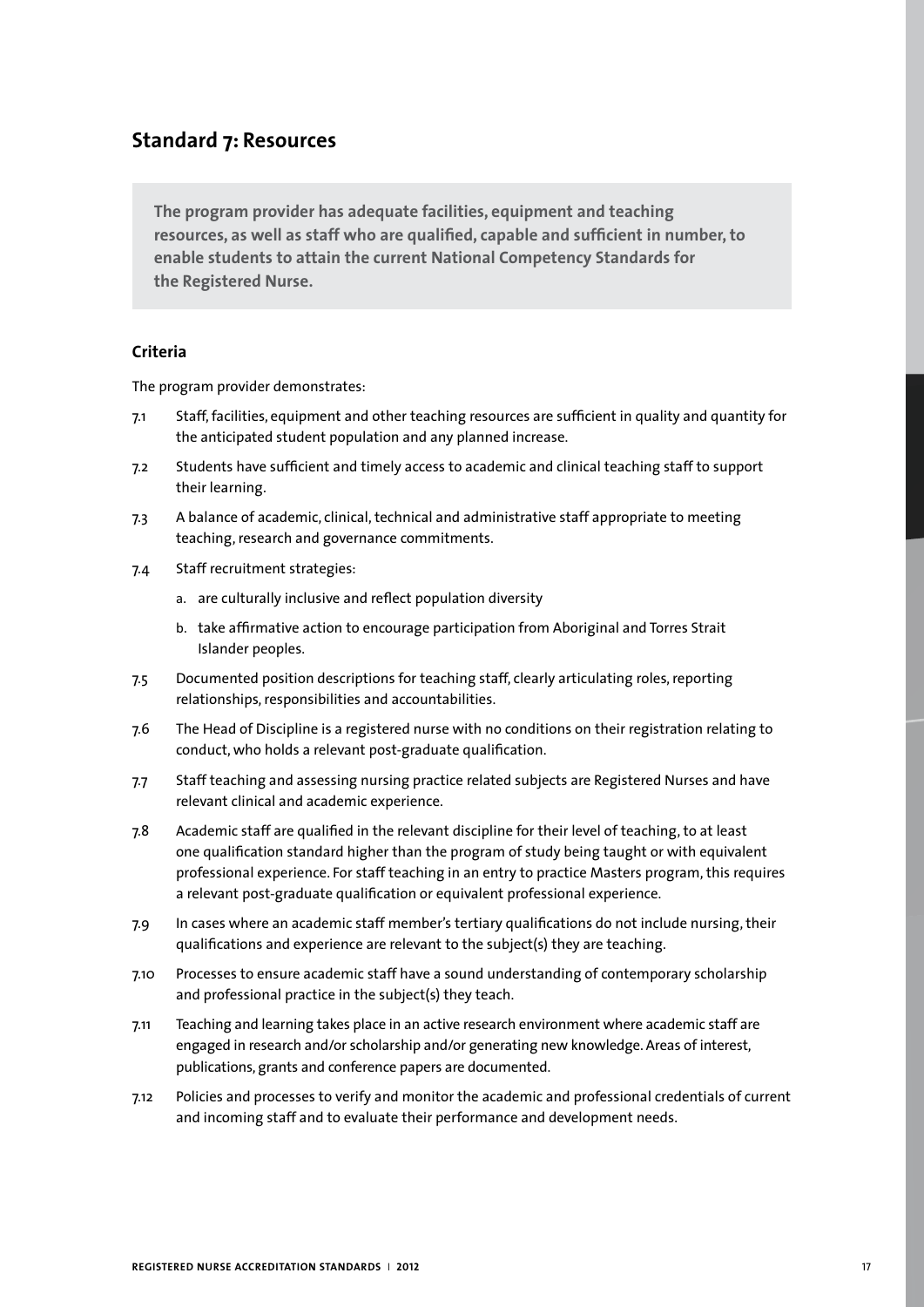## **Standard 8: Management of Workplace Experience**

**The program provider ensures that every student is given a variety of supervised workplace experiences conducted in environments providing suitable opportunities and conditions for students to attain the current National Competency Standards for the Registered Nurse.**

## **Criteria**

- 8.1 Constructive relationships and clear contractual arrangements with all health providers where students gain their workplace experience and processes to ensure these are regularly evaluated and updated.
- 8.2 Risk management strategies in all environments where students are placed to gain their workplace experiences and processes to ensure these are regularly reviewed and updated.
- 8.3 Workplace experiences provide timely opportunities for experiential learning of curriculum content that is progressively linked to attaining the current National Competency Standards for the Registered Nurse.
- 8.4 Each student is provided with a variety of workplace experiences reflecting the major health priorities and broad landscape of nursing practice. Opportunities are provided for intraprofessional and interprofessional learning and the development of knowledge, skills and behaviours for collaborative practice.
- 8.5 Clearly articulated models of supervision, support, facilitation and assessment are in place so students can achieve required learning outcomes and current National Competency Standards for the Registered Nurse.
- 8.6 Academics, nurse clinicians and other health professionals engaged in supervising and supporting students during workplace experiences are adequately prepared for this role and seek to incorporate contemporary and evidence-based Australian and international perspectives on nursing practice.
- 8.7 Assessment of nursing competence within the context of the workplace experience is undertaken by an appropriately qualified registered nurse.
- 8.8 Appropriate resources are provided, monitored and regularly evaluated to support students while on workplace experience.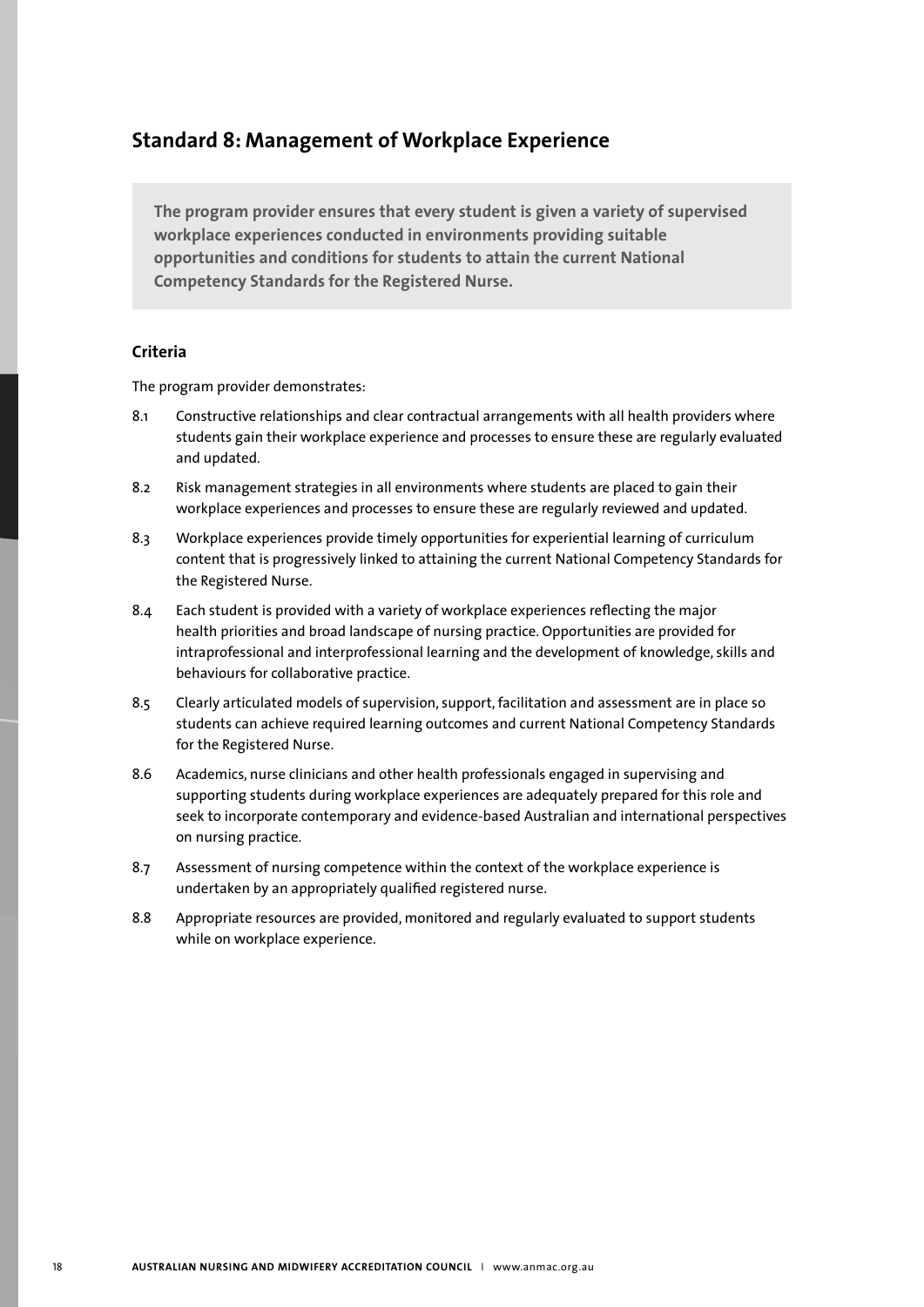# **Standard 9: Quality Improvement and Risk Management**

**The program provider is able to assess and address risks to the program, its outcomes and students, and has a primary focus on continually improving the quality of the teaching and learning experience for students and the competence of graduates.**

## **Criteria**

- 9.1 Responsibility and control of program development, monitoring, review, evaluation and quality improvement is delegated to the nursing school with oversight by the academic board or equivalent.
- 9.2 Regular evaluation of academic and clinical supervisor effectiveness using feedback from students and other sources; systems to monitor and, where necessary, improve staff performance.
- 9.3 Professional and academic development of staff to advance knowledge and competence in teaching effectiveness and assessment.
- 9.4 Feedback gained from the quality cycle incorporated into the program of study to improve the experience of theory and practice learning for students.
- 9.5 Regular evaluation and revision of program content to include contemporary and emerging issues surrounding nursing practice, health care research and health policy and reform.
- 9.6 Students and staff are adequately indemnified for relevant activities undertaken as part of program requirements.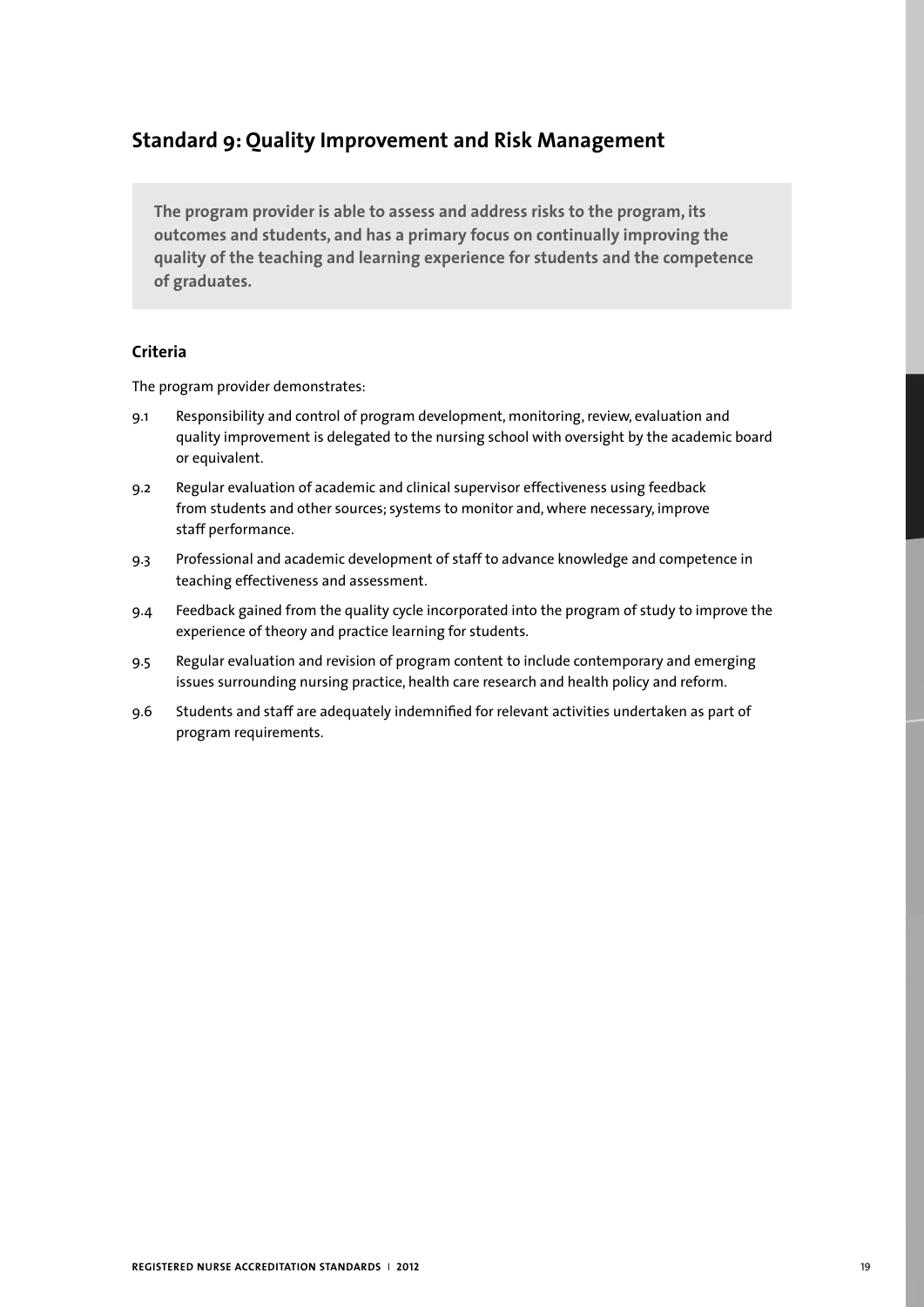# **4. Glossary and Abbreviations**

**Advanced standing—**recognition of prior learning in terms of experience and/or studies.

**Australian Health Practitioner Regulation Agency (AHPRA)**—the organisation responsible for the implementation of the National Registration and Accreditation Scheme across Australia. Supports the National Health Practitioner Boards (such as the Nursing and Midwifery Board Australia) in implementing the scheme.

**ANMAC—**the Australian Nursing and Midwifery Accreditation Council is the independent accrediting authority for nursing and midwifery under the National Registration and Accreditation Scheme. ANMAC sets standards for accreditation and accredits nursing and midwifery programs leading to registration and endorsement; and the providers of those programs.

**ANMC—**the Australian Nursing and Midwifery Council evolved into ANMAC following approval as the accrediting authority for nursing and midwifery. ANMC authored the original set of Accreditation Standards as well as the National Competency Standards for nursing and midwifery.

**AQF—**the Australian Qualifications Framework is the national policy for regulated qualifications in Australian education and training. It incorporates the qualifications from each education and training sector into a single comprehensive national qualifications framework.

**AQF qualification—**the result of an accredited complete program of learning leading to formal certification that a graduate has achieved learning outcomes as described in the AQF.

**AQF register—**a register of all AQF qualifications and the organisations authorised to issue them.

**Australian university—**a higher education provider registered with TEQSA in the 'Australian University' provider category.

**Block Credit—**the recognition of previously completed formal training/qualifications such that credit is given for whole stages or components of a program.

**COAG—**the Council of Australian Governments is the peak intergovernmental forum in Australia, comprising the Prime Minister, state premiers, territory chief ministers and the president of the Australian Local Government Association.

**Collaborative practice—**where health professionals work as an effective team, optimising individual skills and talents and sharing case management to reach the highest of patient care standards.

**Competence—**the combination of skills, knowledge, attitudes, values and abilities underpinning effective and/or superior performance in a profession or occupational area (from the National Competency Standards for the Registered Nurse).

**Competent—**when a person is competent across all the domains of competencies applicable to the nurse or midwife, at a standard judged to be appropriate for the level of nurse being assessed (from the National Competency Standards for the Registered Nurse).

**Criteria—**rules or tests on which a judgement or decision in relation to compliance with the Accreditation Standards can be based.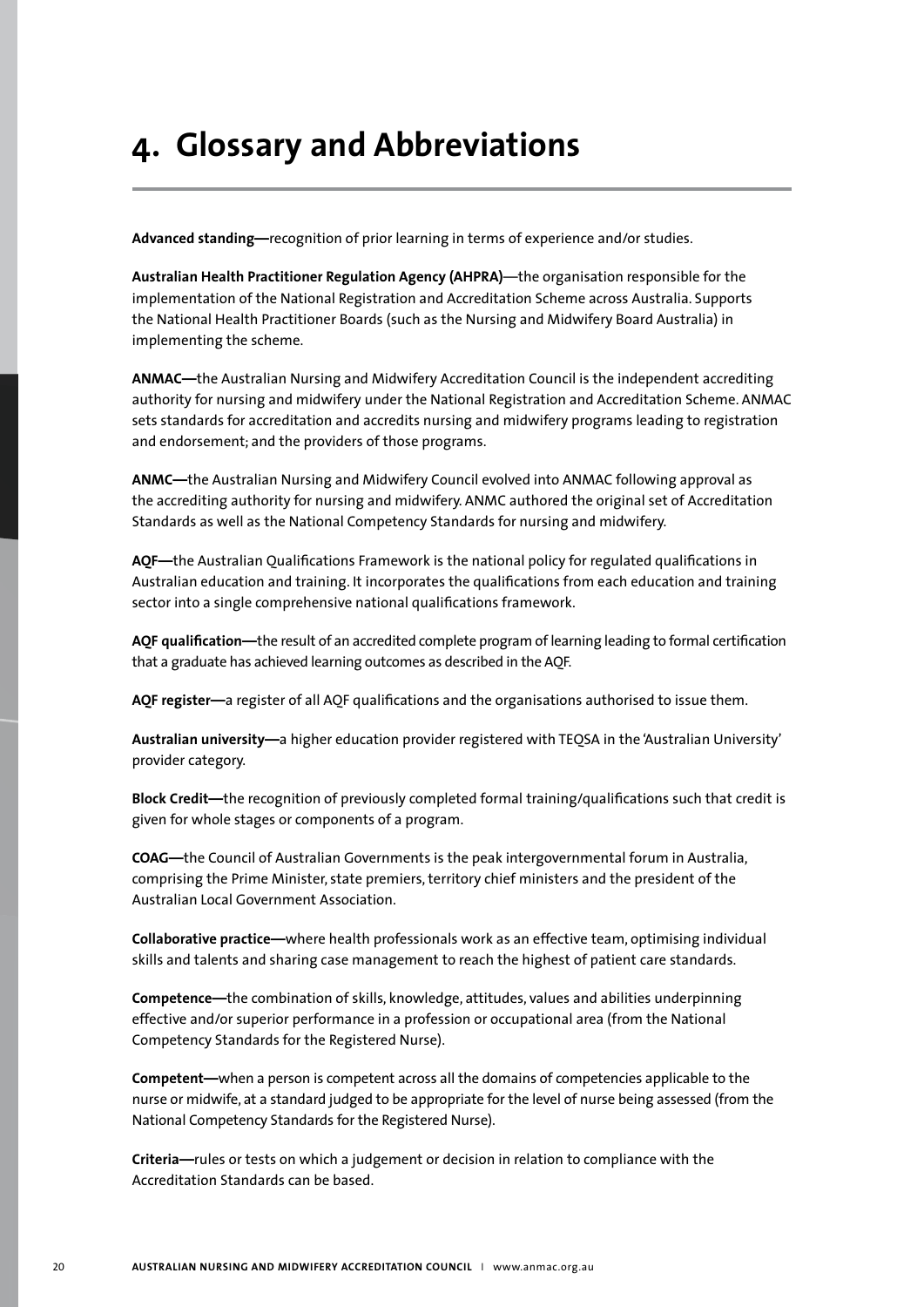**Curriculum—** the full outline of a program of study, usually built around a conceptual framework with the educational and professional nursing or midwifery philosophies underpinning the curriculum and includes: the philosophy for the program; the program structure and delivery modes; subject outlines; linkages between subject objectives, learning outcomes and their assessment, and national competencies; teaching and learning strategies; and a workplace experience plan.

**Education provider—**university, or other higher education provider, responsible for a program of study, the graduates of which are eligible to apply to the NMBA for nursing or midwifery registration or endorsement.

**Equivalent professional experience—**successful completion of a qualification equivalent to that being taught and sufficient post-graduate professional experience<sup>17</sup> in the discipline being taught to demonstrate competence in applying the discipline's principles and theory.

**Governance—**framework, systems and processes supporting and guiding the organisation towards achieving its goals and the mechanisms by which it, and its people, are held to account. Ethics, risk management, compliance and administration are all elements.

**Graduate competency outcomes—**knowledge, skills, behaviours and attitudes possessed by graduating students in accordance with the National Competency Standards for the Registered Nurse.

**Head of school or discipline—**lead nursing academic responsible for the design and delivery of the program of study on behalf of the education provider.

**Health Practitioner Regulation National Law Act 2009 (National Law)—**contained in the Schedule to the Act. This second stage legislation provides for the full operation of the National Registration and Accreditation Scheme for health professions from 1 July 2010 and covers the more substantial elements of the national scheme, including registration arrangements, accreditation arrangements, complaints, conduct, health and performance arrangements, and privacy and information-sharing arrangements. The purpose is to protect the public by establishing a national scheme for regulating health practitioners and students undertaking programs of study leading to registration as a health practitioner. The National Law is legislated in each state and territory. The *Health Practitioner Regulation (Administrative Arrangements) National Law Act 2008* outlines the administrative arrangements established under the first stage of the National Registration and Accreditation Scheme for the Health Professions (Act A).

**Higher education provider—**tertiary education provider who meets the Higher Education Standards Framework (Threshold Standards) as prescribed by the *Tertiary Education Quality and Standards Agency Act 2011* and is currently registered with TEQSA.

**Health Workforce Australia (HWA)—**an initiative of the COAG and established to meet the challenges of providing a health workforce that responds to the needs of the Australian community.

**Interprofessional learning—**occurs when two or more professions learn with, from and about each other to improve collaboration and the quality of care.

17 To be read in the context of the *Recency of practice registration standard,* NMBA. Viewed at: http://www. nursingmidwiferyboard.gov.au/Registration-Standards.aspx on 19 June 2012.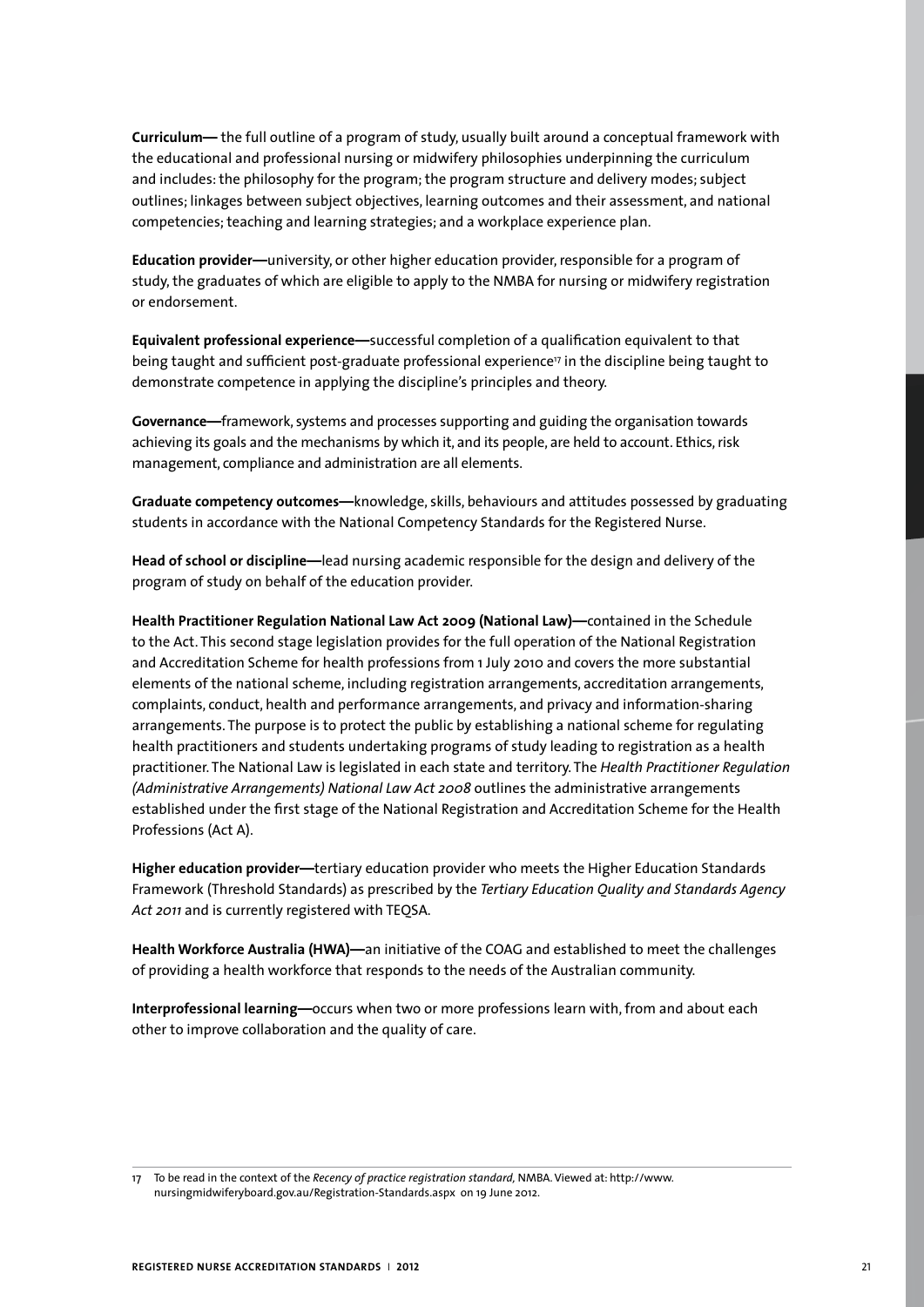**National Competency Standards for the Registered Nurse—**core competency standards by which performance and professional conduct is assessed to obtain and retain registration as a Registered Nurse.<sup>18</sup>

**NMBA—**the Nursing and Midwifery Board of Australia works under the auspices of the Australian Health Practitioner Regulation Agency to protect the public and guide the professions of nursing and midwifery. Its functions include registering nursing and midwifery practitioners and students; developing standards, codes and guidelines for the nursing and midwifery professions; handling notifications, complaints, investigations and disciplinary hearings; assessing overseas trained practitioners who wish to practice in Australia; and approving accreditation standards and accredited programs of study.

**Pharmacokinetics—**the study of the bodily absorption, distribution, metabolism, and excretion of drugs.

**Pharmacodynamics—**the study of the biochemical and physiological effects of drugs and the mechanisms of their action in the body.

**Program or program of study—**the full program of study and experiences that must be completed before a qualification recognised under the AQF, such as a Bachelor or Masters of Nursing, can be awarded.

**Program provider—**school or faculty responsible for the design and delivery of a program of study in nursing leading to the award of a Bachelor Degree in nursing as a minimum.

**Recognition of prior learning—**an assessment process for the students formal and informal learning to determine the extent to which that they have achieved required learning outcomes, competency outcomes or standards for entry to and/or partial or total completion of a qualification.

**Registered nurse (RN)—**a person with appropriate educational preparation and competence for practice, who is registered by the NMBA to practise nursing in Australia.

**Research—**According to the Department of Innovation, Industry, Science and Research specifications for the Higher Education Research Data Collection, research comprises:

- Creative work undertaken on a systematic basis in order to increase the stock of knowledge, including knowledge of man, culture and society, and the use of this stock of knowledge to devise new applications.
- Any activity classified as research which is characterised by originality; it should have investigation as a primary objective and should have the potential to produce results that are sufficiently general for humanity's stock of knowledge (theoretical and/or practical) to be recognisably increased. Most higher education research work would qualify as research.
- Pure basic research, strategic basic research, applied research and experimental development.

**Scholarship—**application of systematic approaches to acquiring knowledge through intellectual inquiry. Includes disseminating this knowledge through various means such as publications, presentations (verbal and audio-visual), professional practice and the application of this new knowledge to the enrichment of the life of society.

<sup>18</sup> Nursing and Midwifery Board of Australia, *Registered Nurse Competency Standards 2006.* 

Viewed at : http://www.nursingmidwiferyboard.gov.au/Codes-Guidelines-Statements/Codes-Guidelines.aspx on 27 April 2012.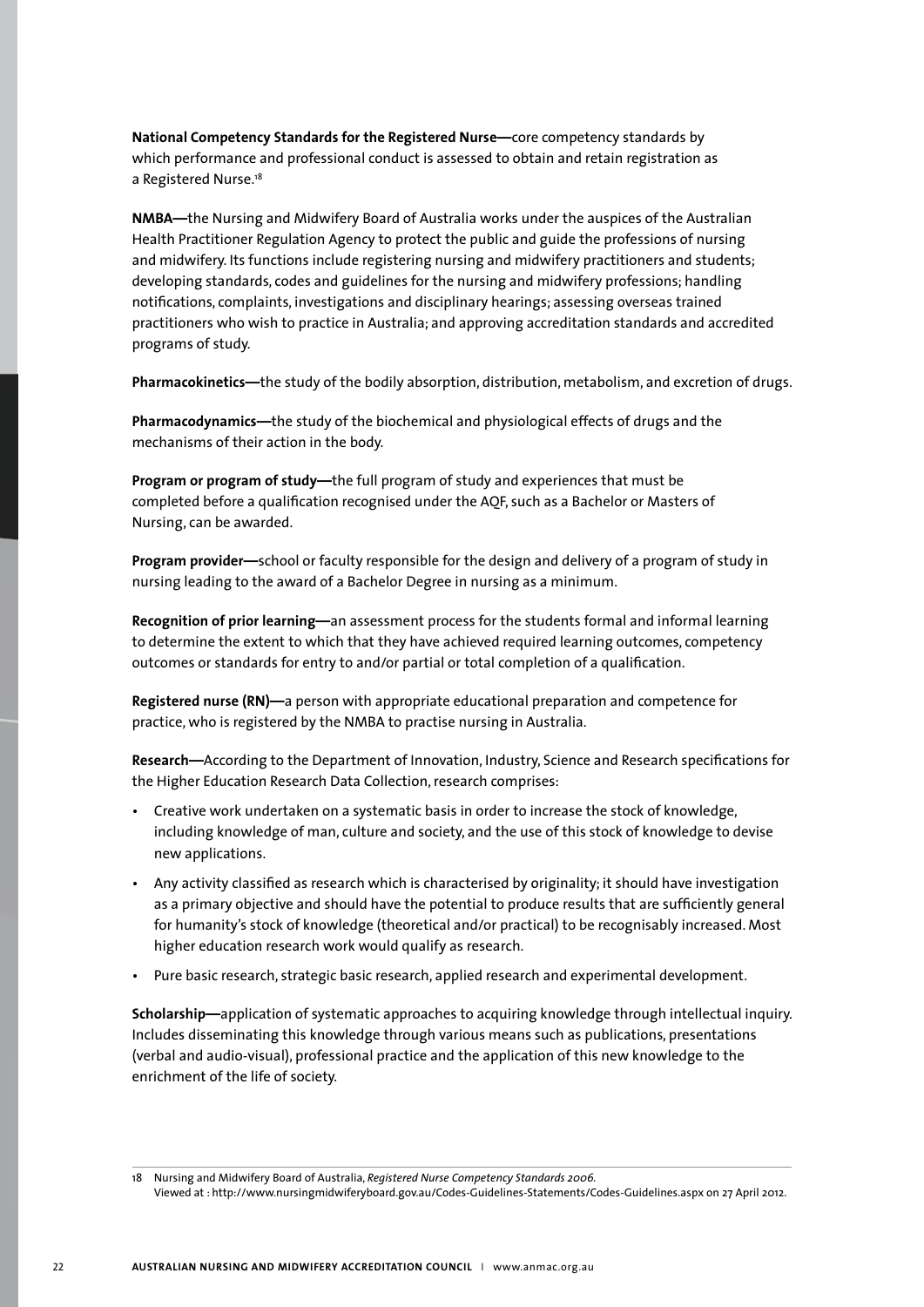**School—**organisational entity of an education provider responsible for the design and delivery of a program of study in nursing or midwifery. Where the school of nursing is part of a larger faculty, the school is regarded as the program provider for the purposes of these standards.

**Simulation—**any educational method or experience evoking or replicating aspects of the real world in an interactive manner.

**Standard—**level of quality or attainment.

**Subject—**unit of study taught within a program of study.

**Student assessment—**process to determine a student's achievement of expected learning outcomes. May include written and oral methods and practice or demonstration.

**Tertiary Education Quality and Standards Agency (TEQSA)—**established in July 2011 to regulate and assure the quality of Australia's large, diverse and complex higher education sector. From January 2012, the TEQSA will register and evaluate the performance of higher education providers against the new Higher Education Standards Framework. TEQSA will undertake compliance assessments and quality assessments.

**Workplace experience—**component of nursing education allowing students to use judgement when applying theoretical knowledge in an actual practice setting. Includes the concept of 'clinical training' as embodied in the National Law.